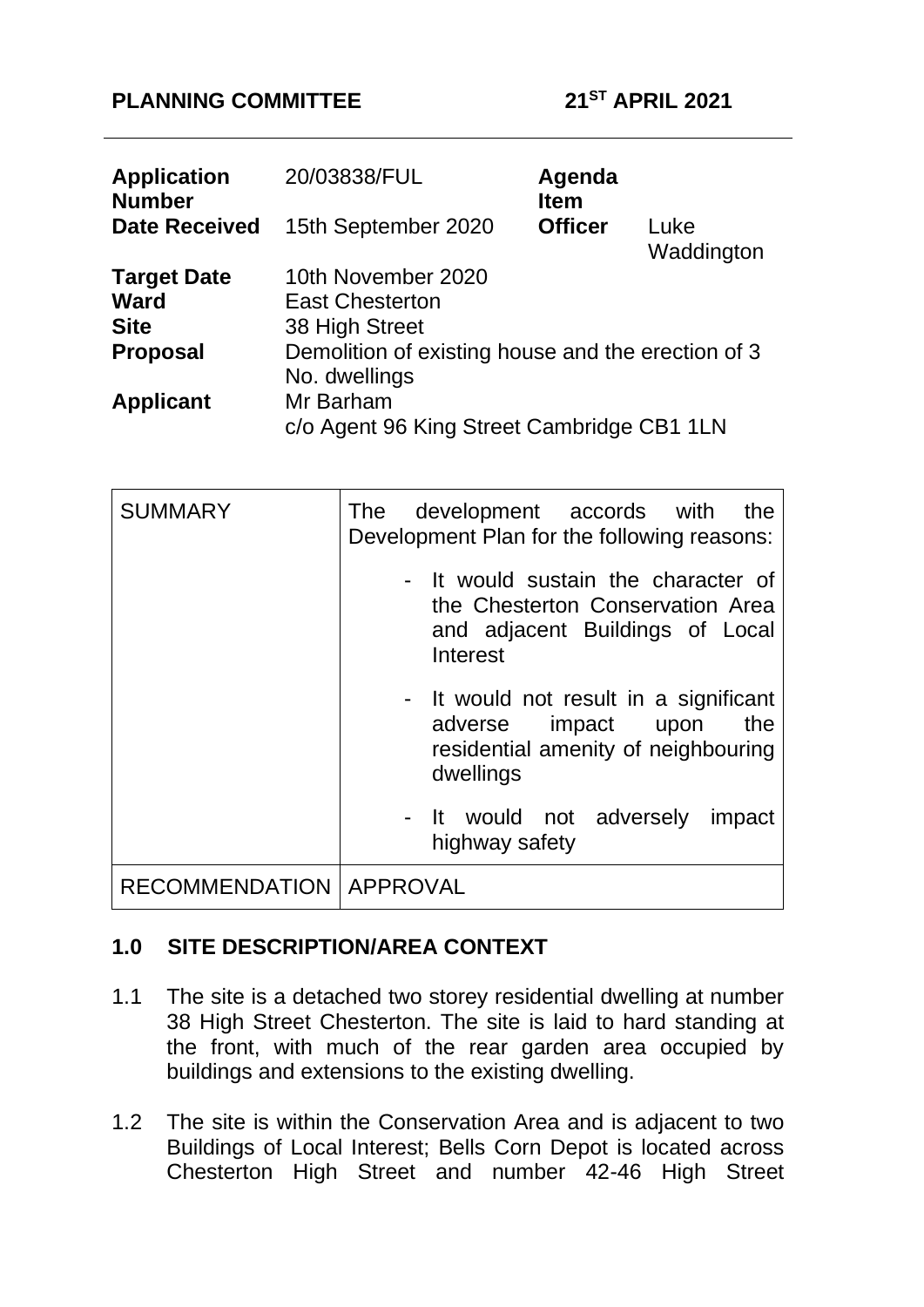Chesterton is located directly to the west of the application site. 25 and 27 High Street Chesterton is a Grade II Listed Building and is sited approximately 40 metres to the west of the site. The site is not within a controlled parking zone.

1.3 Flats at Alan Percival Court are located to the rear/east of the site, these are accessed from Chesterton Road via an access to the north east of the site. Numbers 20, 22 and 22A High Street are located to the south west of the site.

# **2.0 THE PROPOSAL**

- 2.1 It is proposed to demolish the existing dwelling and to erect a terrace of 3x 2.5 storey dwellings, comprising of 1x 2 bed dwelling and 2x 3 bed dwellings. The two dwellings would be spread over 3 floors with rear dormers facing south east. Each dwelling would have a rear garden and the site would be accessed from Chesterton Road. Two car parking spaces are proposed. The dwellings would be of a contemporary appearance and would use buff brick and slate for the external materials.
- 2.2 The proposed development has been amended during the life of the application, with the amendments removing a third bedroom and projecting rear element from plot 3 to reduce its size to a 2 bed unit. The size of the single storey rear elements of plots 1 and 2 was also reduced to increase available garden space at the rear.
- 2.3 The present application follows 19/0760/FUL which was appealed for non-determination. The appeal was dismissed on the grounds of the adverse impact upon neighbouring dwellings 22 and 22A High Street in terms of overbearing impact and loss of light. It was also refused as the proposed gardens were too small to provide sufficient amenity space for the proposed 3 bedroom dwellings.

### **3.0 SITE HISTORY**

| <b>Reference</b> | <b>Description</b>                                                       | <b>Outcome</b>                  |  |
|------------------|--------------------------------------------------------------------------|---------------------------------|--|
| 19/0760/FUL      | Erection of 3No. dwellings<br>following demolition of existing<br>house. | Refused,<br>Appeal<br>dismissed |  |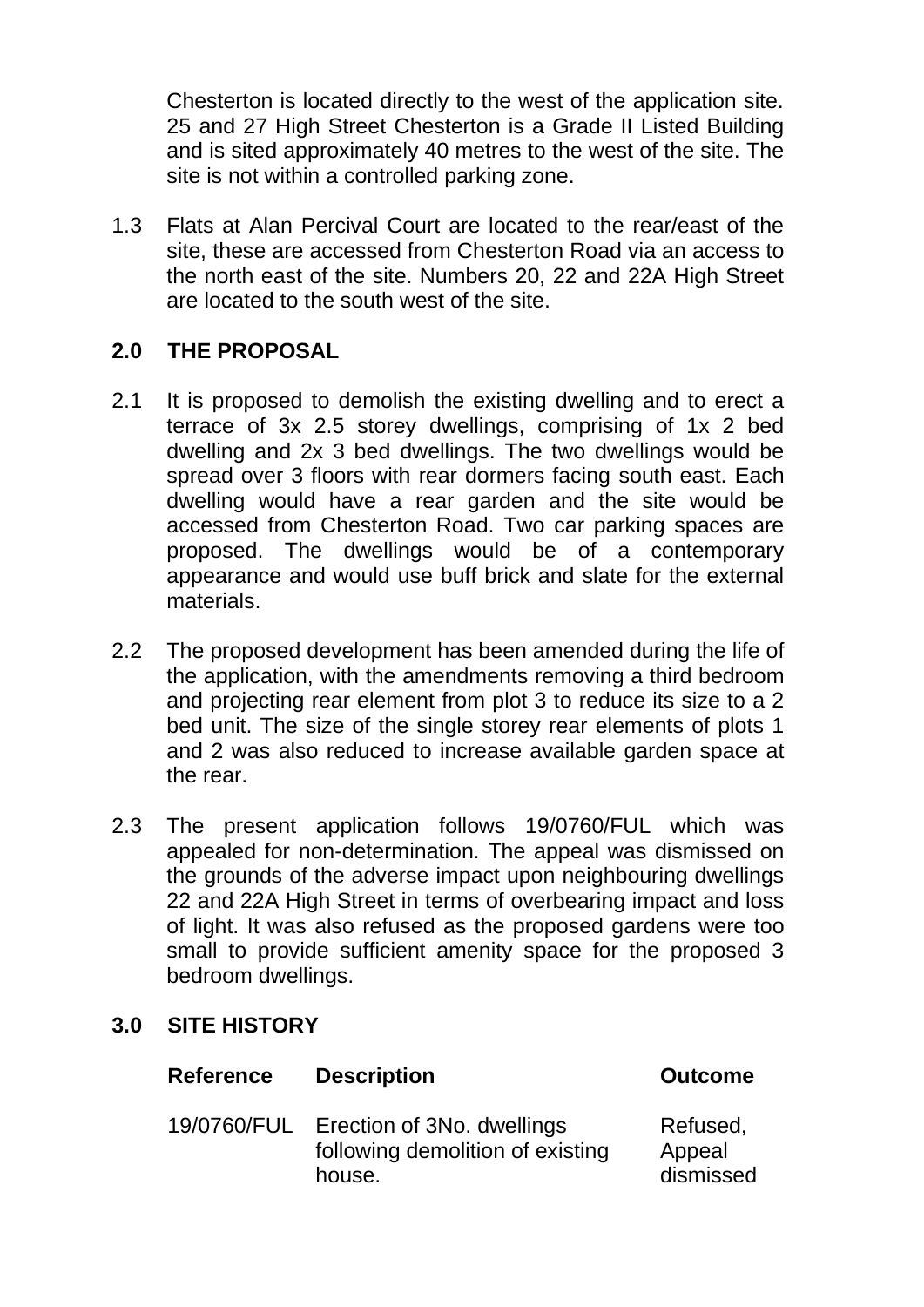A copy of the Inspector's Decision letter in relation to the appeal is attached.

### **4.0 PUBLICITY**

| 4.1 | Advertisement:           | Yes |
|-----|--------------------------|-----|
|     | <b>Adjoining Owners:</b> | Yes |
|     | Site Notice Displayed:   | Yes |

#### **5.0 POLICY**

- 5.1 See Appendix 1 for full details of Central Government Guidance, Cambridge Local Plan 2018 policies, Supplementary Planning Documents and Material Considerations.
- 5.2 Relevant Development Plan policies

| <b>PLAN</b>                   |              | <b>POLICY NUMBER</b> |
|-------------------------------|--------------|----------------------|
| Cambridge<br><b>Plan 2018</b> | $Local$   13 |                      |
|                               |              | 27                   |
|                               |              | 28 29 31 32 35 36    |
|                               |              | 50 51 52             |
|                               |              | 55 56 57 61 62 69 70 |
|                               |              | 80 81 82             |

5.3 Relevant Central Government Guidance, Supplementary Planning Documents and Material Considerations

| Central<br>Government<br>Guidance | National Planning Policy Framework July<br>2018                                                 |  |
|-----------------------------------|-------------------------------------------------------------------------------------------------|--|
|                                   | National Planning Policy Framework -<br>Planning Practice Guidance from 3 March<br>2014 onwards |  |
|                                   | Circular 11/95 (Annex A)                                                                        |  |
|                                   | Technical housing standards - nationally                                                        |  |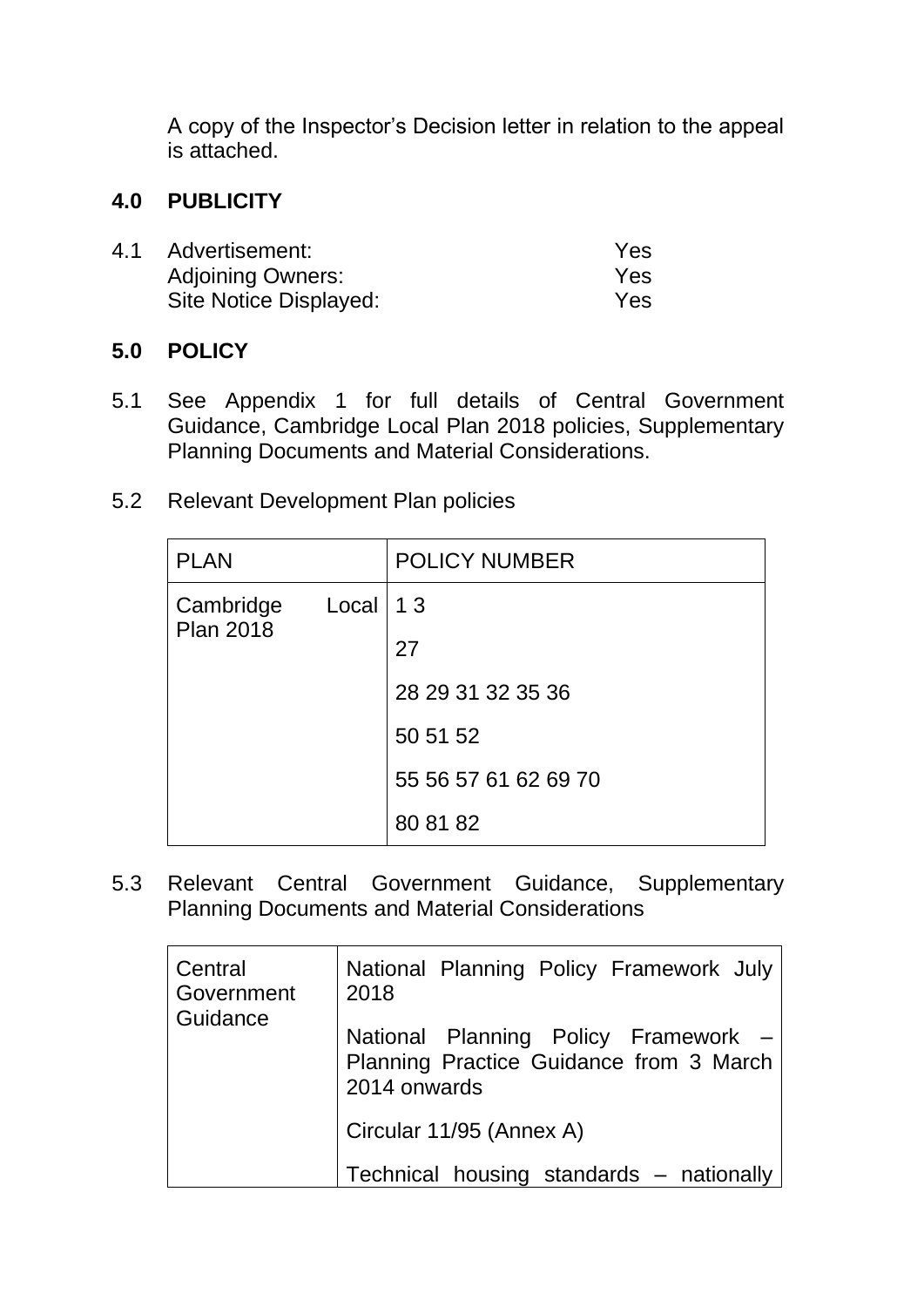|                                                                                                                                                                                                                                        | described space standard – published by<br>Department of Communities and Local<br>Government<br>March 2015<br>(material<br>consideration)                                                                                                                                                                                                                                                                                          |
|----------------------------------------------------------------------------------------------------------------------------------------------------------------------------------------------------------------------------------------|------------------------------------------------------------------------------------------------------------------------------------------------------------------------------------------------------------------------------------------------------------------------------------------------------------------------------------------------------------------------------------------------------------------------------------|
| <b>Previous</b><br>Supplementary<br>Planning<br><b>Documents</b><br>(These<br>documents,<br>prepared<br>to<br>support policies<br>in the 2006<br>local plan are<br>no longer<br>SPDs, but are<br>still<br>material<br>considerations.) | Sustainable Design and Construction (May<br>2007)<br>Cambridgeshire and Peterborough Waste<br>Partnership (RECAP): Waste Management<br>Design Guide Supplementary Planning<br>Document (February 2012)                                                                                                                                                                                                                             |
| <b>Material</b><br>Considerations                                                                                                                                                                                                      | <b>City Wide Guidance</b><br>Air Quality in Cambridge – Developers<br>Guide (2008)<br>Buildings of Local Interest (2005)<br>Cambridge City Council Draft Air Quality<br><b>Action Plan 2018-2023</b><br>Cambridge City Council Waste and<br>Recycling Guide: For Developers.<br><b>Cambridgeshire Design Guide For Streets</b><br>and Public Realm (2007)<br><b>Cycle Parking Guide for New Residential</b><br>Developments (2010) |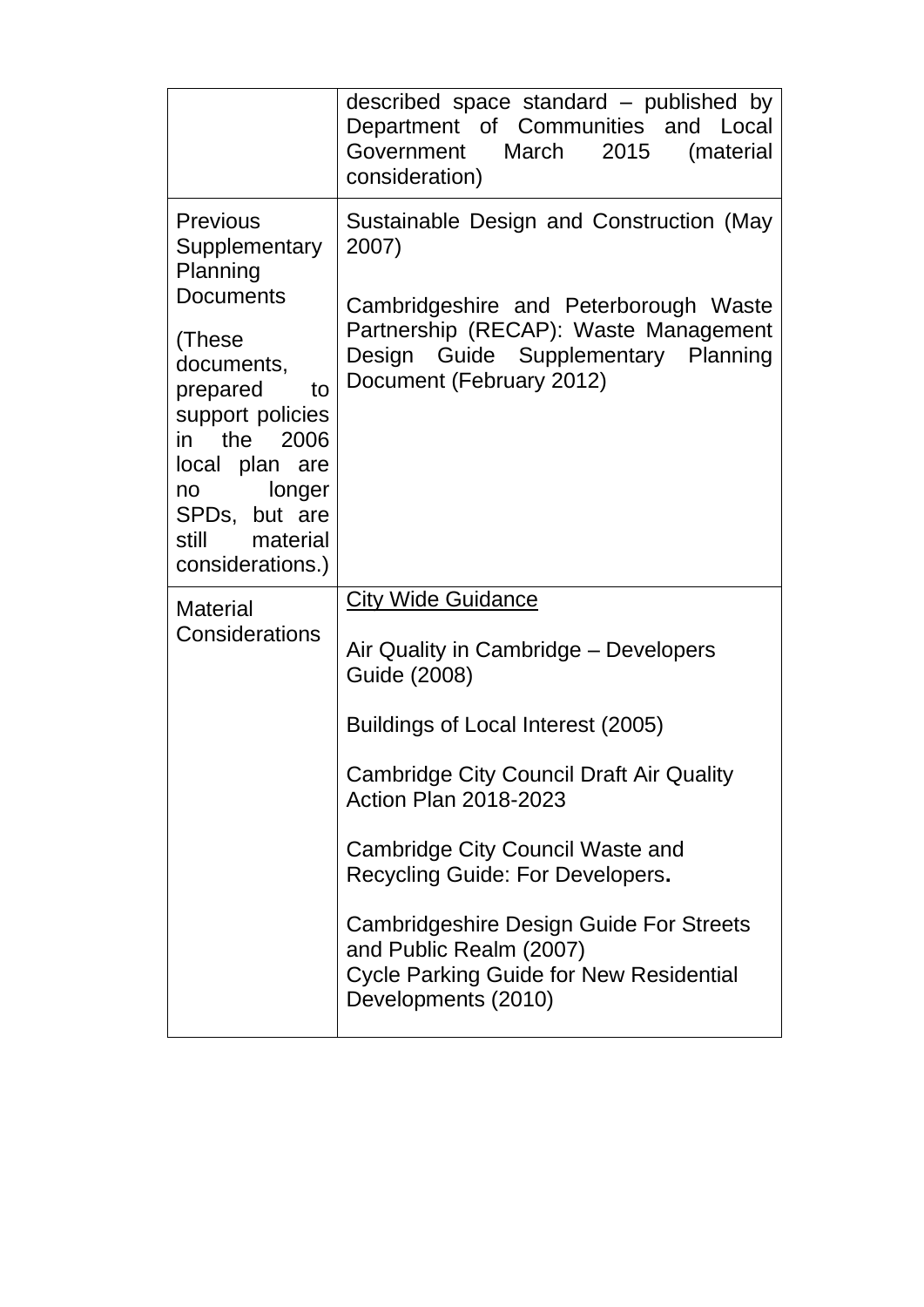### **6.0 CONSULTATIONS**

### **Cambridgeshire County Council (Highways Development Management)**

6.1 No objections subject to conditions. The proposal is for three dwelling and only two off street car parking spaces are proposed, the streets in the vicinity provide uncontrolled parking, and as there is no effective means to prevent residents from owning a car and seeking to keep it on the local streets, any additional demand is likely to appear on-street in competition with existing residential uses. The development may therefore impose additional parking demands upon the onstreet parking on the surrounding streets and, whilst this is unlikely to result in any significant adverse impact upon highway safety, there is potentially an impact upon residential amenity which the Planning Authority may wish to consider when assessing this application.

Comments on amended plans: Unchanged from above

### **Environmental Health**

6.2 No objections subject to conditions for construction hours, collection during construction, piling dust condition, low Nitrous oxides boilers and Electric Vehicle charging points

Comments on amended plans: Unchanged from above

### **Urban Design and Conservation Team**

6.3 Conservation Officer: This site falls within the Chesterton conservation area.

A previous application for this site was the subject of an appeal in 2019 and was refused on amenity issues. The inspector did not consider that the proposal would harm the character of the conservation area but would make a neutral contribution.

The existing house is located well back from the road in the middle of the site, opposite the former Maltings and next to No's 40-45 High Street both of which are Buildings of Local Interest.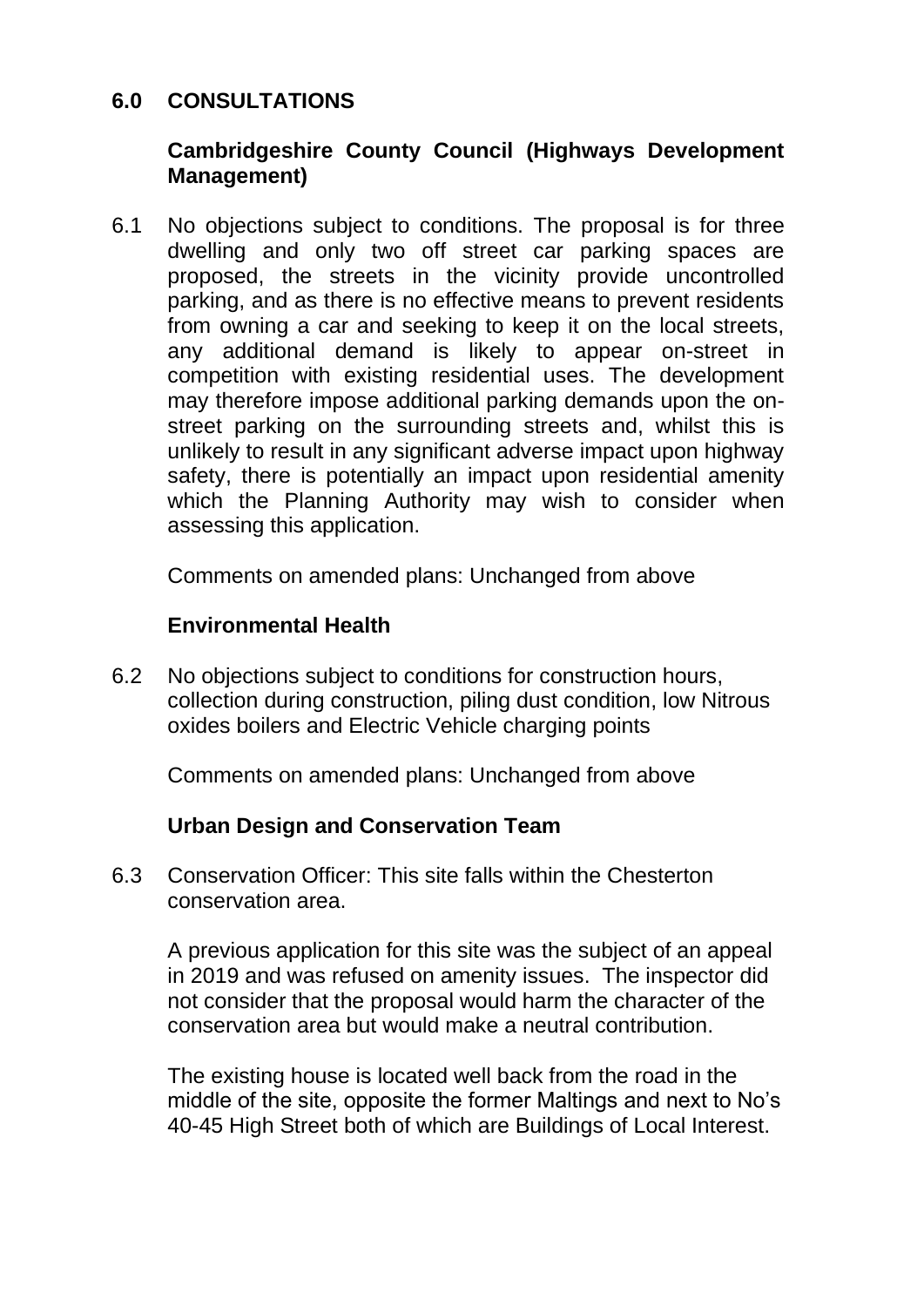The High Street contains remnants of the historical route through the former village of Chesterton. It has a handful of older houses interspersed amongst significant later development which has eroded its character. As a result, the townscape is rather fragmented with no overall building line and little consistency in materials or detailing.

Generally, the older buildings tend to front the High Street and are located on the back of the footpath or behind small front gardens. Most of the modern buildings are set further back within their gardens and do not have much of a street presence.

This proposal is to demolish the existing 60s/70s house and replace it with a terrace of three at 2 and a half storeys. The terrace is of the same height, mass and design as the 2019 proposal and will be in buff brick with a slate roof. The large bay windows were previously in zinc (in the refused application) but have been changed to reconstituted stone which will lessen their impact on the street scene. This new application has moved the terrace forward to increase the size of the rear gardens but the frontage is still devoted to parking for three cars.

There are no objections in conservation terms to the demolition of the existing house which as one of the modern infills does not enhance the character of the conservation area. It is a potentially positive move to reintroduce a terraced built form here as it could complement the existing BLI  $19<sup>th</sup>$  century terrace alongside. Bringing the terrace forward has improved its relationship to the street and a brick wall has been introduced to the frontage which is positive however it is only 600mm high which would not help to screen the parking effectively. A taller wall and additional planting to the front would help to soften the parking and create some further amenity in the street.

The terrace is still proposed at 2 and a half storeys which is half a storey taller than the buildings on this side of the road. This is higher than the BLI terrace and No 36 but given that the buildings are set back and at an angle this height difference will more than likely not be appreciated when viewed from the street.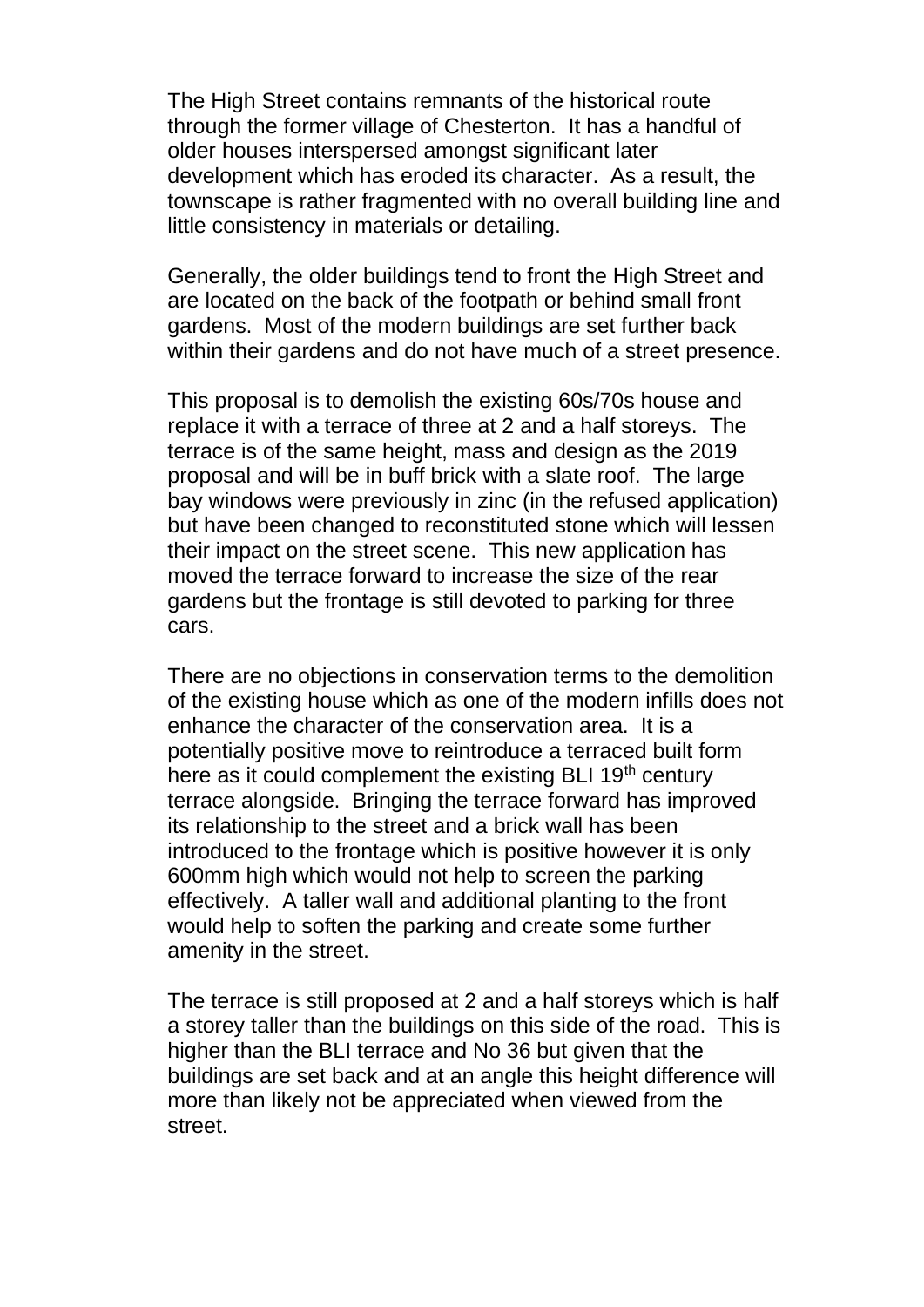Taking the above into account, I consider that the proposal will have a neutral effect on the character or appearance of the conservation area.

The proposals will comply with Local Plan policies 55, 57 and 61.

With reference to the NPPF and the effect on the significance of the heritage asset, paragraph 193 would apply.

Comments on amended plans: There are no further conservation comments to make in response to these amendments.

### **Head of Streets and Open Spaces (Sustainable Drainage Officer)**

6.4 The proposals have not indicated a surface water drainage strategy however, as this is a minor development and there are no surface water flood risk issues, it would be acceptable to obtain this information by way of a condition.

Comments on amended plans: Unchanged from above

6.5 The above responses are a summary of the comments that have been received. Full details of the consultation responses can be inspected on the application file.

### **7.0 REPRESENTATIONS**

7.1 The owners/occupiers of the following addresses have made representations:

89 King Street, 3, 4, 8, 16 Alan Percival Court, 1, 4 The Maltings 41 High Street Chesterton (x2), 20 High Street, Cambridge Past, Present & Future Wandlebury Country Park **Cambridge** 

- 7.2 The representations can be summarised as follows:
	- Overlooking of flats at Alan Percival Court
	- 5m hedge is not in place as shown on plans to, what screening will be put in place
	- Increase in traffic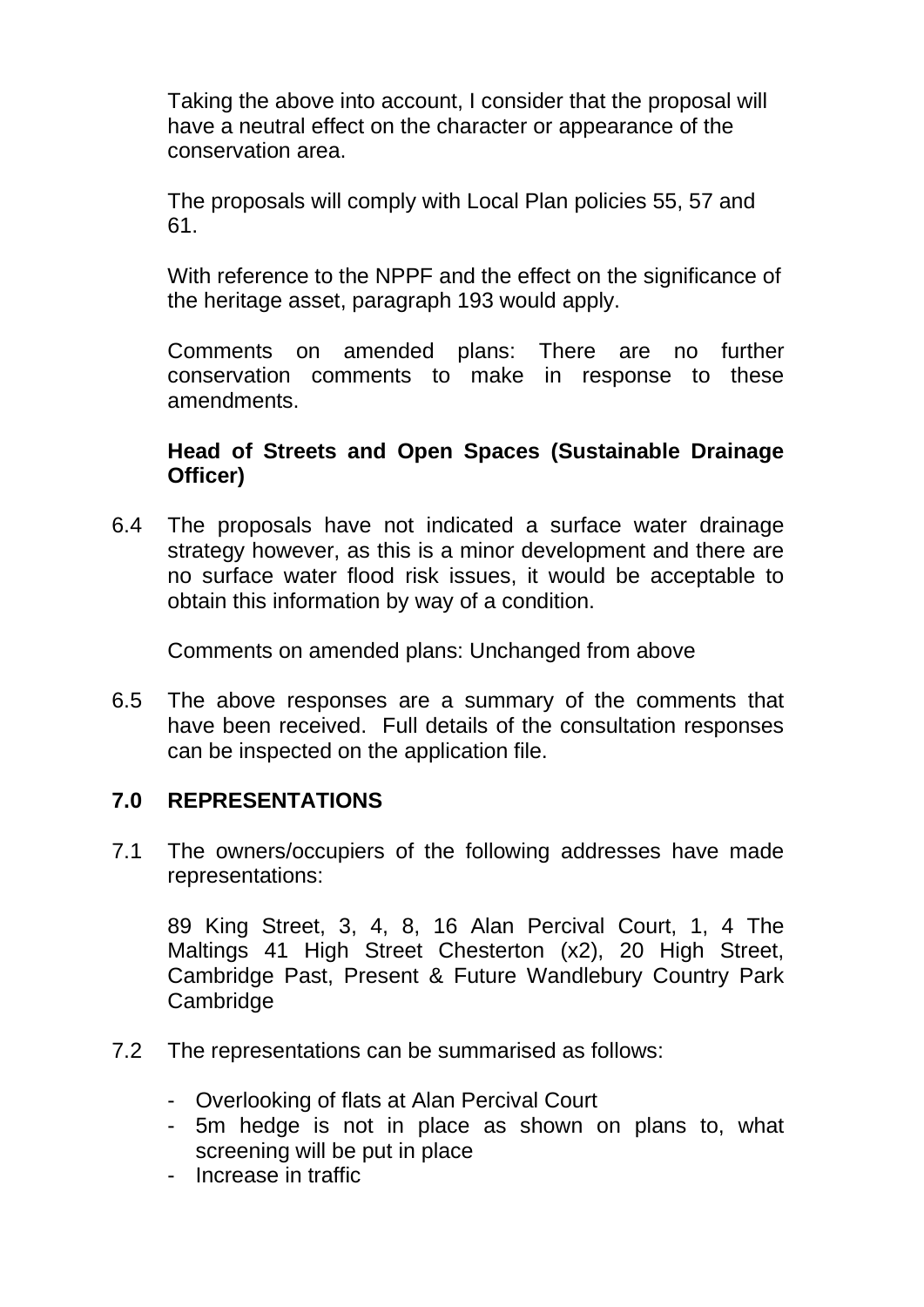- Proposed 5m high hedging will reduce outlook and light for flats at Alan Percival Court particularly at ground floor
- Building work should be done at considerate hours
- Concerns regarding dust generated and impact on adjacent residents
- Two parking spaces insufficient for 3 dwellings and likely to result in on street parking
- Urbanisation of streetscape
- Cramped parking and bin storage
- Concerns over light and ventilation for loft rooms
- 7.3 The above representations are a summary of the comments that have been received. Full details of the representations can be inspected on the application file.

# **8.0 ASSESSMENT**

- 8.1 From the consultation responses and representations received the main issues are as follows:
	- 1. Principle of development
	- 2. Context of site, design and external spaces and impact on heritage assets
	- 3. Carbon reduction and sustainable design
	- 4. Water management and flood risk
	- 5. Noise, vibration, air quality, odour and dust
	- 6. Inclusive access
	- 7. Residential amenity
	- 8. Refuse arrangements
	- 9. Highway safety
	- 10. Car and cycle parking

# **Principle of Development**

8.2 The application proposes to subdivide the single residential plot to provide three dwellings. As a result Policy 52 applies. This policy states that subdivision of an existing residential plot will only be permitted where;

> a) the form, height and layout is appropriate to the surrounding character, b) there is sufficient garden space for the proposed and retained dwellings and any important trees are retained,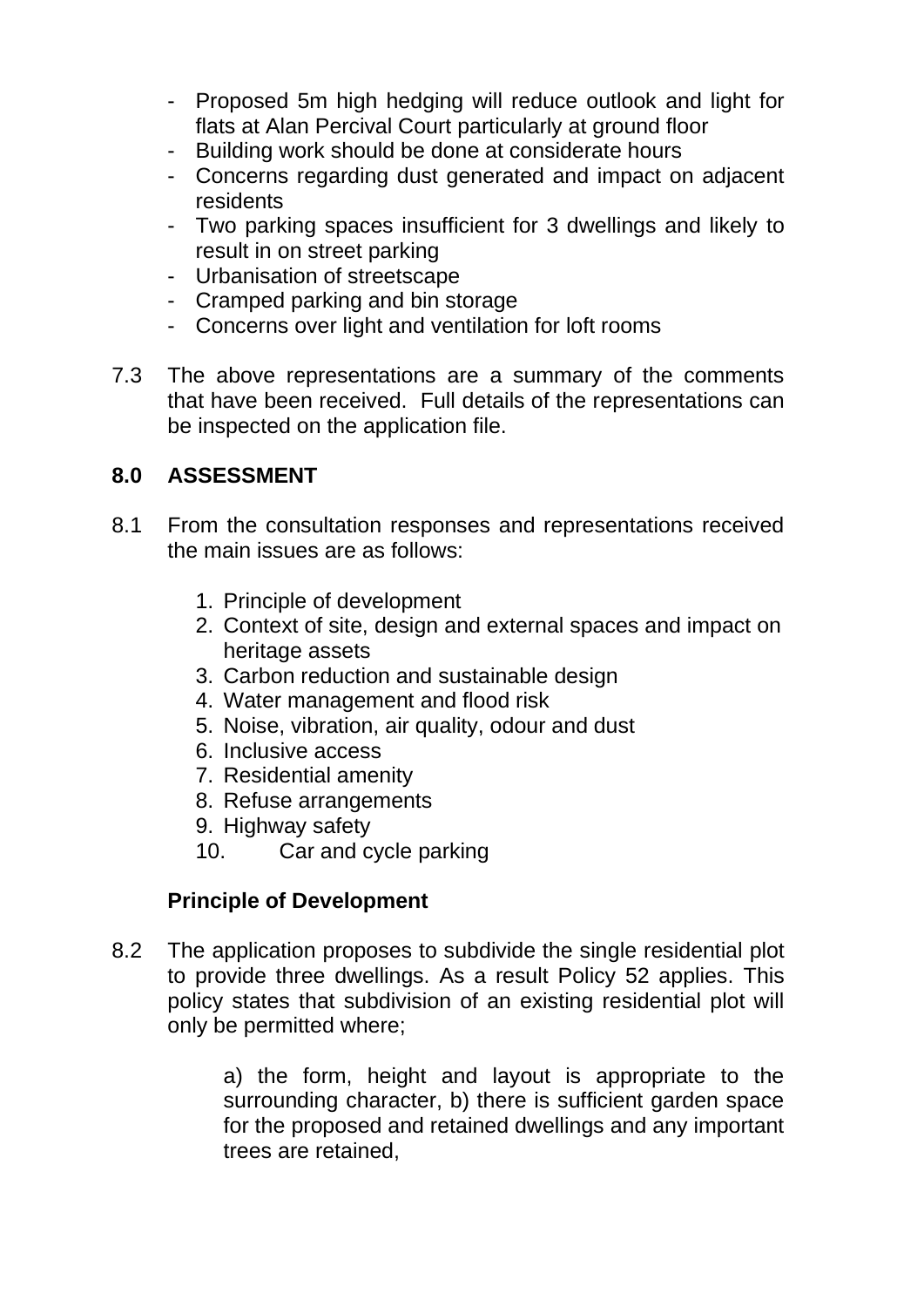c) the privacy of the new and neighbouring dwellings are respected,

d) adequate amenity space, vehicular access and parking arrangements are available for the new and retained dwellings and

e) there is no detrimental effect on the potential comprehensive development of the wider area.

8.3 The principle of the development is acceptable, for the reasons set out in further detail within this report.

#### **Context of site, design and external spaces and impact on heritage assets**

- 8.4 The application site is within the Chesterton Conservation Area and within the setting of Buildings of Local Interest (BLI) and a Grade II Listed Building.
- 8.5 With regard to the previously refused application, the inspector stated that the significance of the Conservation Area (CA) "is, in part, derived from the presence of traditionally designed dwellings generally arranged in a linear pattern in close proximity to the street. Whilst a number of newer buildings reflect this character, there are some exceptions, including the appeal site. Therefore, whilst the appeal proposal would be set back from the highway, this would not result in harm to the character and appearance of the CA as it would replace a building that is similarly set back from the highway edge. In consequence, the development would maintain the character of the  $CA$   $\parallel$
- 8.6 Although the current proposal has been moved slightly closer to the highway than the refused proposal, it is still visibly set back from Chesterton High Street and is very similar to the refused application in terms of its scale, bulk, design and materials. As such the comments of the Inspector remain relevant to the current application.
- 8.7 As noted by the Conservation Officer, the introduction of modern developments within the High Street has resulted in a character that is rather fragmented with no strongly established building line and little consistency in materials or detailing. The existing dwelling is not considered to contribute significantly to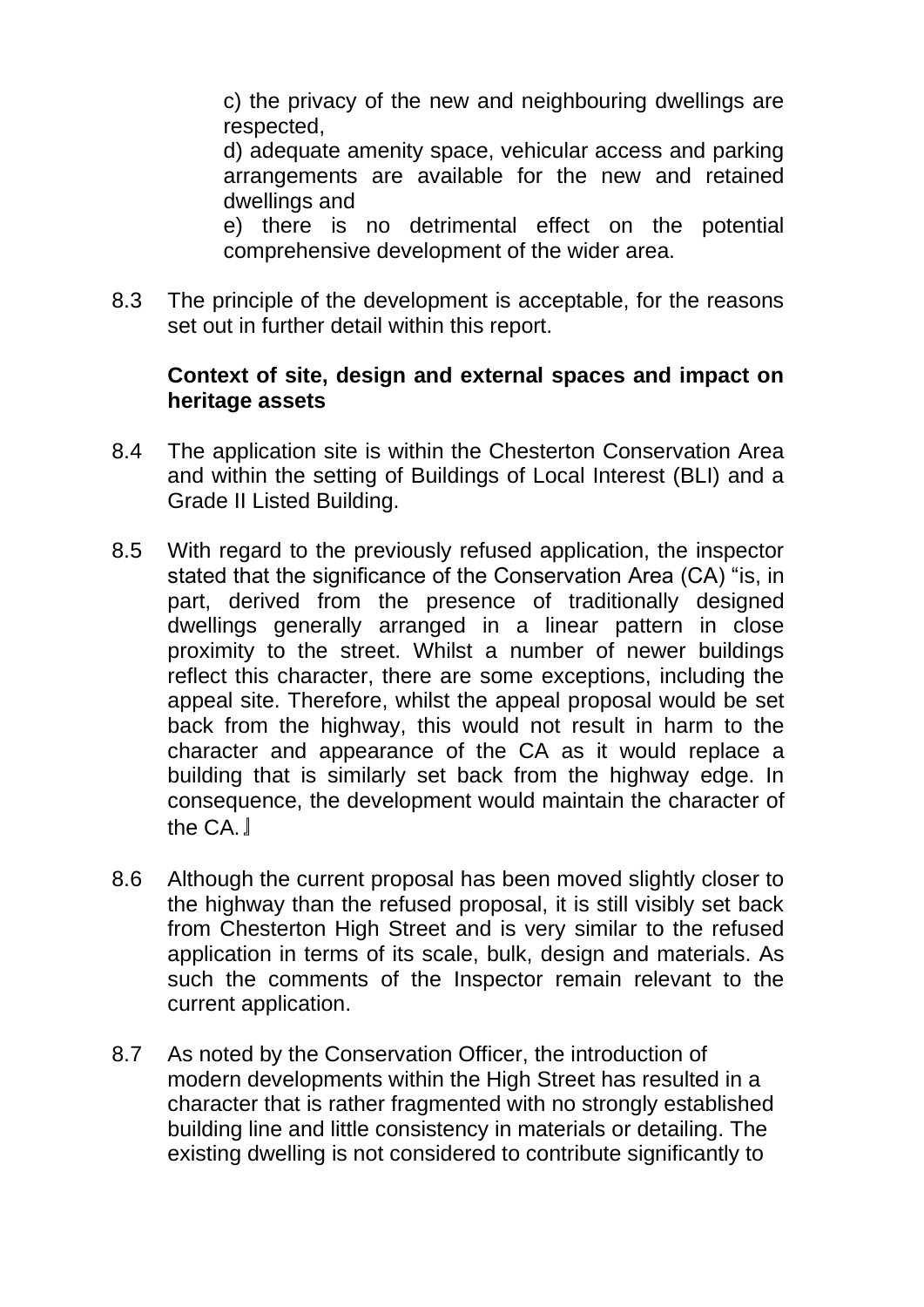the character of the Conservation Area and its demolition is acceptable.

- 8.8 In terms of its scale, the proposed terrace would be 2.5 storeys, half a storey taller than the buildings on this side of the High Street including the BLI terrace. However, the proposed terrace would be set back further than the adjacent dwellings, and so it is considered that this height difference will not be overly evident or obtrusive when viewed from the street. The proposed terraced form relates to the existing BLI  $19<sup>th</sup>$  century terrace alongside the application site.
- 8.9 The contemporary appearance of the dwellings is considered to be acceptable. As noted previously there are several more modern buildings and dwellings within the close vicinity of the site, and as such there is no strongly historic character, with dwellings close to the application site exhibiting a mix of ages, materials and detailing. The bay windows at the front of the dwellings are to be finished in stone which would be more in keeping and less obtrusive than the zinc finish as proposed within the refused application.
- 8.10 As such it is considered that the proposed development would not result in a significant adverse impact upon the character of the Conservation area or the settings of the BLI and Grade II Listed Building and would preserve the significance of these designated heritage assets. This would be subject to conditions requiring samples of materials and details of hard and soft landscaping, to ensure appropriate detailing and so that the proposed development is assimilated into its surroundings.
- 8.11 The proposal is compliant with Cambridge Local Plan (2018) policies 52, 55, 56, 57, 60 and 62

### **Carbon reduction and sustainable design**

8.12 To ensure compliance with Cambridge Local Plan (2018) policies 28 and 30 and the Greater Cambridge Sustainable Design and Construction SPD 2020, conditions will be attached to any consent granted requiring submission of a Carbon Reduction Statement to meet part L of Building Regulations, and a water efficiency specification, based on the Water Efficiency Calculator Methodology or the Fitting Approach set out in Part G of the Building Regulations.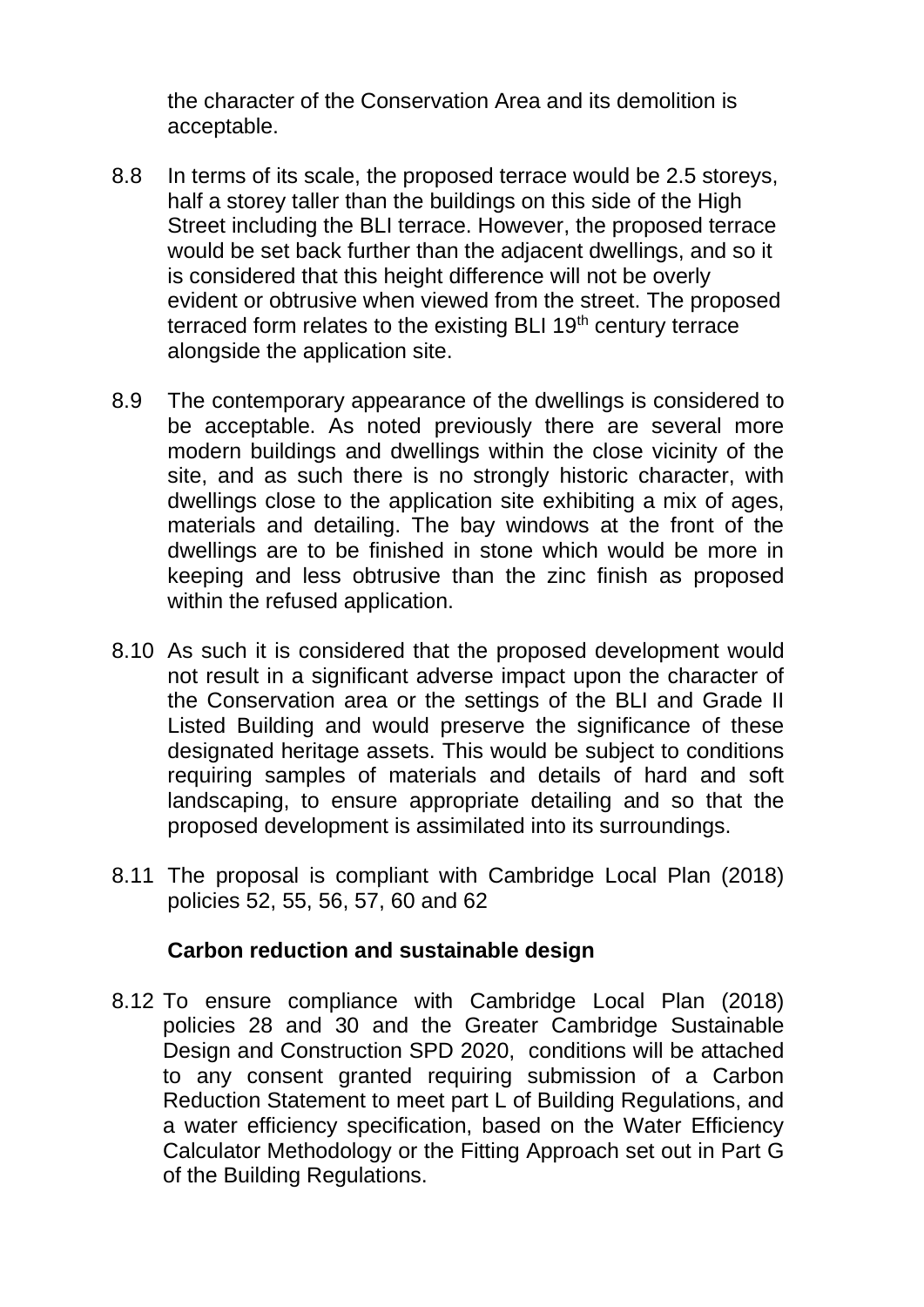### **Integrated water management and flood risk**

8.13 Subject to the imposition of conditions requiring submission of a surface and foul water drainage strategy as requested by the Sustainable Drainage Officer, the proposed development is considered acceptable in terms of water management and flood risk. A condition would also be attached to any consent granted, to ensure that all flat roofs are green/brown roofs, in accordance with Cambridge Local Plan (2018) policies 31 and 32.

# **Air quality, noise, vibration, odour and dust**

- 8.14 The Council's Environmental Health Officer has recommended conditions in respect of hours of construction, delivery, piling and dust control.
- 8.15 The proposed plans show Electric Vehicle charging points for both parking spaces. In the interests of encouraging more sustainable modes and forms of transport and to reduce the impact of development on local air quality, a condition would be imposed on any consent granted requiring the provision of an EV charging point, as shown on the submitted plans and requested by Environmental Health.
- 8.16 Subject to the recommended conditions, the applicants have suitably addressed the issues of air quality, noise, construction vibration and dust and the proposal is in accordance with Cambridge Local Plan (2018) policies 34, 35, 36.

### **Inclusive access**

8.17 The development has been assessed for compliance with Policy 51 in relation to all the new units. The Design and Access Statement states the development will comply with the requirements of Part M4 (2) of the Building Regulations. A condition will be imposed upon any consent granted to secure this requirement in compliance with Policy 51 of the Cambridge Local Plan 2018.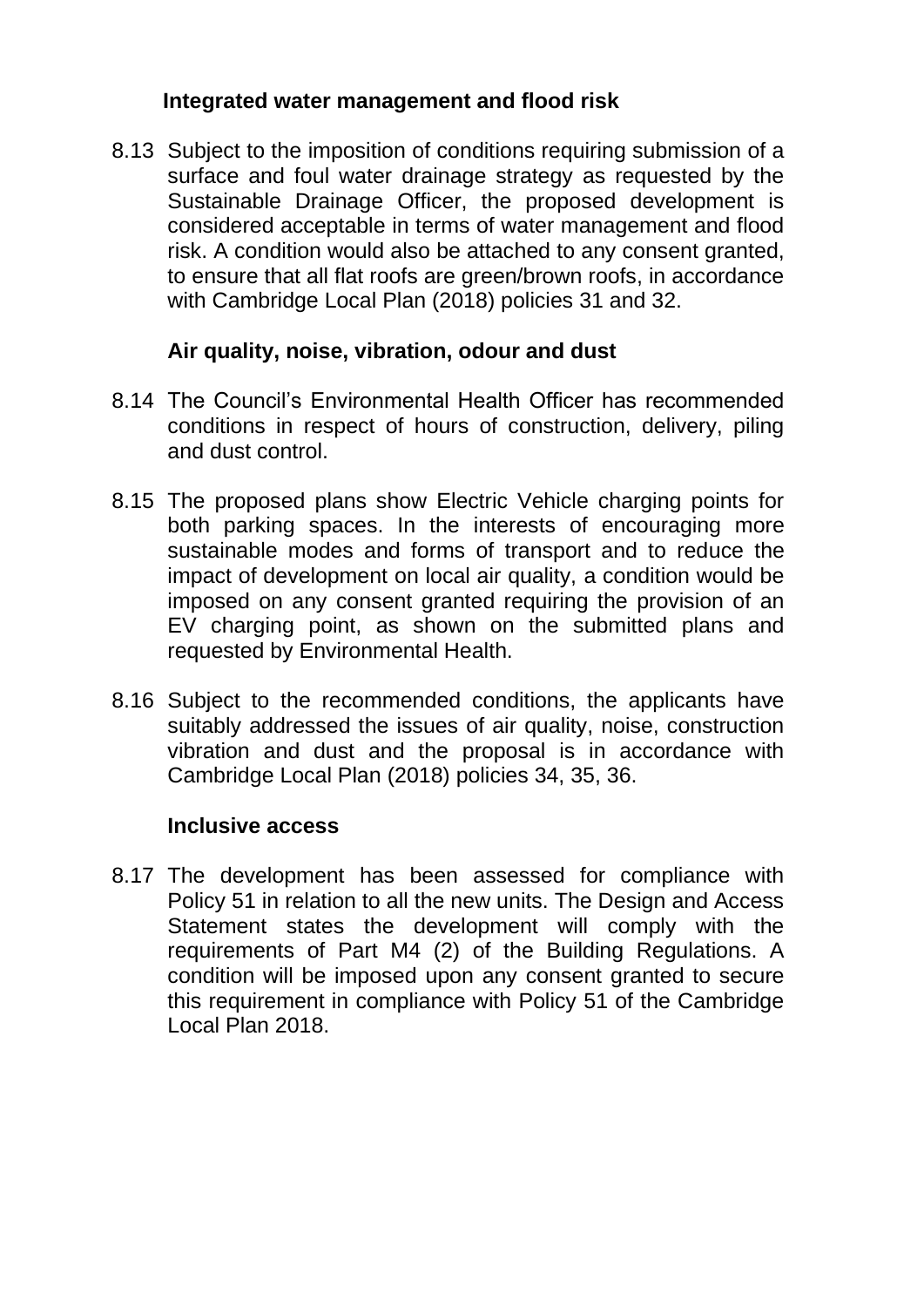### **Residential Amenity**

#### Relationship with adjacent dwellings

- 8.18 Adjoining the site is 22 High Street, which faces the highway albeit, set further forward than the existing dwelling. To the rear of No. 22 is an additional dwelling (22A), which is orientated differently in that its rear elevation faces the side elevation of the application site. No.22 has a narrow garden running alongside the south western boundary of the application site.
- 8.19 Within the previous refused application, the proposed units were situated alongside this garden, with a large amount of the proposed dwellings alongside the garden at full height. Unit 3 had a projecting single storey element that would have projected even further alongside the garden boundary (approximately 9 metres past the rear elevation of 22) so that approximately two thirds of the garden of 22 would have been enclosed by the new dwellings. This massing would also have been perceptible from the rear windows of 22A. The appeal was dismissed 19/0760/FUL due to this projection causing an overbearing impact and loss of outlook to 22 and 22A.
- 8.20 Within the present application, one of the car parking spaces at the front of the site has been removed allowing the building line to be brought forwards, so that unit 3 now projects approximately 2 metres past the rear elevation of no.22. The single storey element has been removed entirely for unit 3. This is considered to remove the sense of enclosure that would have resulted from the previous proposal, and the distance of the proposed dwellings from the rear elevation of 22A has doubled from approximately 5 metres to 10 metres. As such the proposed development is now considered to be acceptable in terms of its impact on numbers 22 and 22A.
- 8.21 With regards to impacts upon the residential amenity of Alan Percival Court, the Council's Statement of Case in respect of the appeal for 19/0760/FUL stated that there is approximately a 14 metre separation from the rear first floor windows of the existing dwelling at 38 High Street Chesterton and the first floor habitable rooms of flats within Alan Percival Court with a mature hedgerow obscuring views. The proposal involves introducing a 15.5 metre separation between the first floor window and second floor (dormer) windows whilst retaining the hedge on the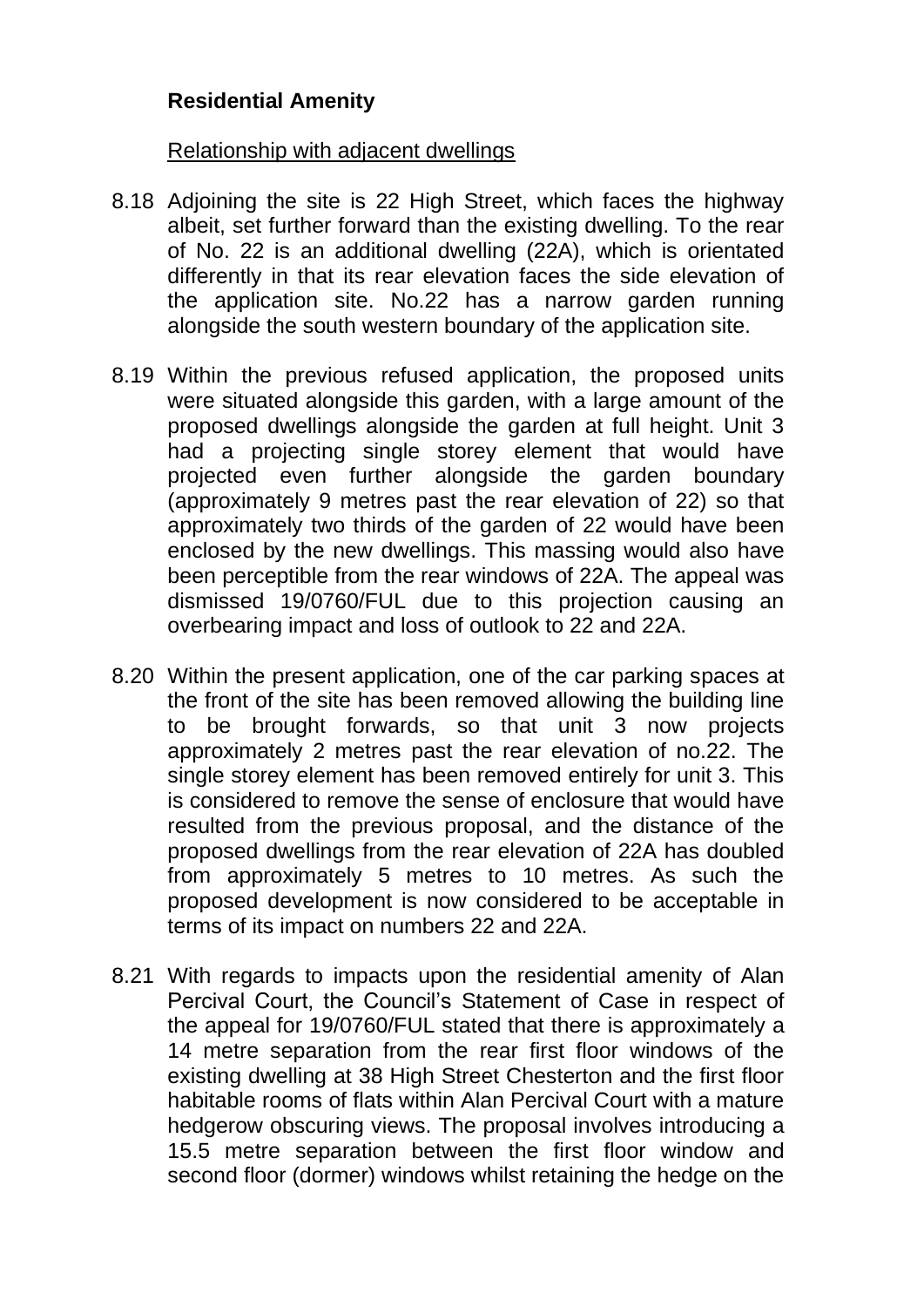south east boundary of the site. It is therefore considered the proposed development would not result in additional harm on the residential amenity of these properties

- 8.22 The Inspector did not raise any concerns with regards to the impacts upon the residents of the flats at Alan Percival Court, and noted that "by reason of the layout of the proposed building, its position and the boundary treatments, the development would not lead to a significant effect upon the occupiers of Alan Percival Court. I
- 8.23 The current application is very similar to that proposed in 19/0760/FUL, in terms of its proximity, scale and positions of windows and proposed boundary treatment. The main difference is the removal of the second floor dormer window for unit 3. As such, having regard to the appeal decision, it is not considered that the proposed development would result in a significant adverse impact upon Alan Percival Court in terms of residential amenity.
- 8.24 The proposal involves bringing the building line forward so that the front elevation of the property is approximately halfway alongside the side elevation of No. 42 High Street. This is an HMO property with a lightwell and basement located at the rear. Given that there is already a two storey unit located to the south of No. 42 and the proposal maintains a 5 metres separation (which serves an access road to the car parking court) the additional harm of bringing the building line forward is not considered to be significant enough to warrant the refusal of the application.
- 8.25 As existing there are no windows on the north east elevation of No 38 High Street. The proposal involves introducing windows to serve two en-suite bathrooms. It is considered the addition of these windows would not result in any harm on the residential amenity of No's 42-46 High Street subject to an obscure glazing condition.
- 8.26 In order to preserve the residential amenity of neighboring occupiers, permitted development rights in respect of outbuildings, extension and alteration to the roofs for the new dwelling houses will be removed by condition.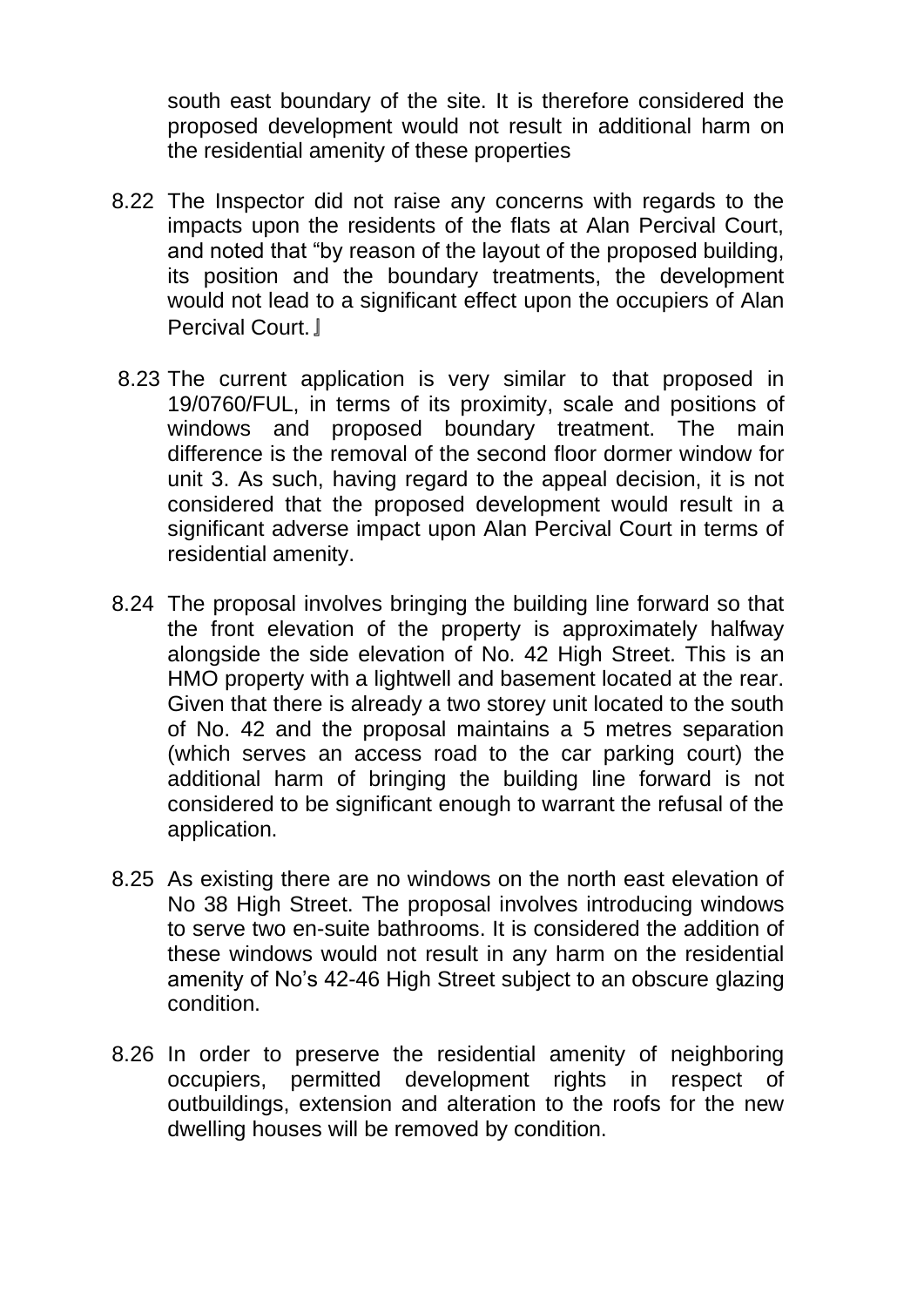8.27 In the opinion of officers, the proposal adequately respects the residential amenity of its neighbours and the constraints of the site and is considered that it is compliant with Cambridge Local Plan (2018) policies 52, 55 and 56.

#### Amenity for future occupiers of the site

8.28 The gross internal floor space measurements for units in this application are shown in the table below:

| <b>Unit</b> | <b>Number</b><br><b>of</b><br>bedrooms | <b>Number</b><br>of bed<br>spaces<br>(persons) | <b>Number</b><br><b>of</b><br>storeys | <b>Policy Size</b><br>requirement<br>(m <sup>2</sup> ) | <b>Proposed</b><br>size of<br>unit | <b>Difference</b><br>in size |
|-------------|----------------------------------------|------------------------------------------------|---------------------------------------|--------------------------------------------------------|------------------------------------|------------------------------|
|             |                                        | 6                                              |                                       | 108                                                    | 109                                | $+^{\circ}$                  |
| 2           |                                        | 6                                              |                                       | 108                                                    | 109                                | $+1$                         |
| 3           |                                        |                                                |                                       | 79                                                     | 84                                 | +5                           |

Size of external amenity space:

- 8.29 In the appeal decision for 19/0760/FUL, the Inspector stated that "Owing to the scale of the proposed dwellings, there is an increased likelihood that they would be occupied by families, or larger households. Owing to these circumstances, the amount of private recreation space provided to the rear of the site would not provide a sufficiently proportioned area for the carrying out of the full spectrum of recreation activities by all occupiers of the proposed dwellings, including outdoor play. I
- 8.30 The present application proposes external amenity areas as follows: Unit  $1 = 45m2$ , Unit  $2 = 40m2$ , Unit  $3 = 44m2$ . These areas exclude the footprint of the proposed bin and cycle stores. Units 1 and 2 are 3 bedroom units, unit 3 is 2 bedroom. As stated above, the proposed dwellings have been moved closer to the highway to allow additional space for amenity areas at the rear.
- 8.31 While it is acknowledged that the proposed amenity spaces are not large, the provided space is considered sufficient for an area for relaxing with a table and chairs, circulation, play for children and for hanging washing.
- 8.32 In the opinion of officers, the proposal provides a high-quality living environment and an appropriate standard of residential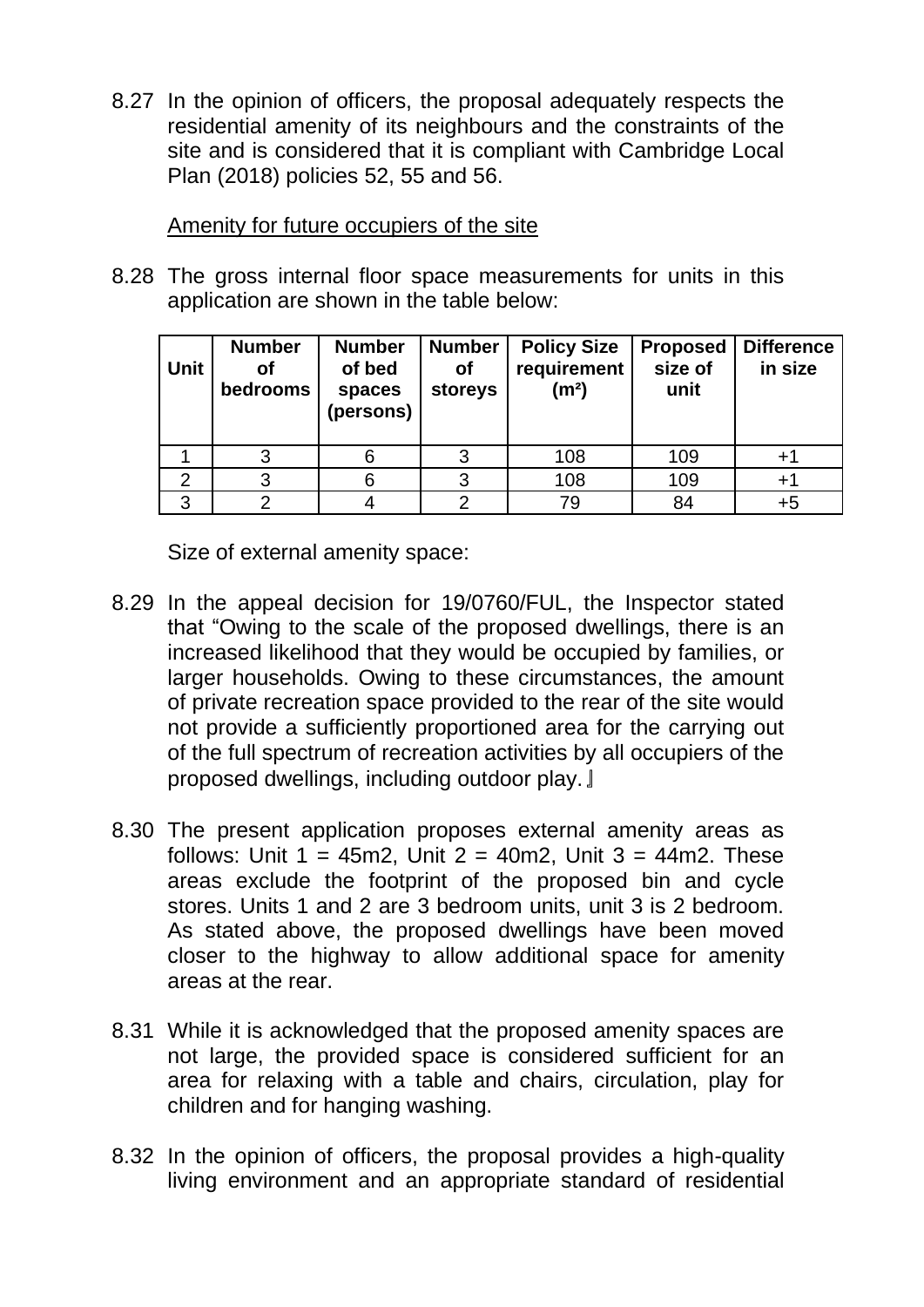amenity for future occupiers, and in this respect it is compliant with Cambridge Local Plan (2018) policies 50, 51 and 52.

### **Refuse Arrangements**

8.33 The proposed development would provide space to store refuse bins within rear gardens of dwellings. Further details of bin storage will be required by condition to ensure these are of appropriate size. Subject to this condition, the proposal is compliant in this respect with Cambridge Local Plan (2018) policies 52 and 57.

# **Highway Safety**

8.34 The Local Highway authority has raised no objections on the grounds of highway safety, subject to conditions relating to provision of pedestrian visibility splays, materials and drainage of the driveway, construction deliveries and provision of a traffic management plan. These conditions are necessary in the interest of highway safety and will be applied to any consent granted. Subject to these conditions the proposal is compliant with Cambridge Local Plan (2018) policy 81.

### **Car and Cycle Parking**

- 8.35 The site lies outside the controlled parking zone. Two off-street car parking spaces are provided. This is considered acceptable and compliant with policy 82, which sets a maximum of 1 space per 2 bed dwelling outside the controlled parking zone, and no less than a mean of 0.5 spaces per dwelling for 3 bed dwellings. There would be an area of 6x6 metre for turning within the site as recommended by the Local Highway Authority.
- 8.36 As was noted within the LPA Statement of Case for 19/0760/FUL a nearby application site conducted a car parking stress survey and found there to be capacity for further overnight on-street car parking. Therefore, the off-street car parking area at the frontage was not considered to be necessary.
- 8.37 Cycle parking is shown to be provided in the rear gardens of each unit. Further details of cycle parking would be conditioned. Subject to this condition the proposal is compliant with Cambridge Local Plan (2018) policy 82.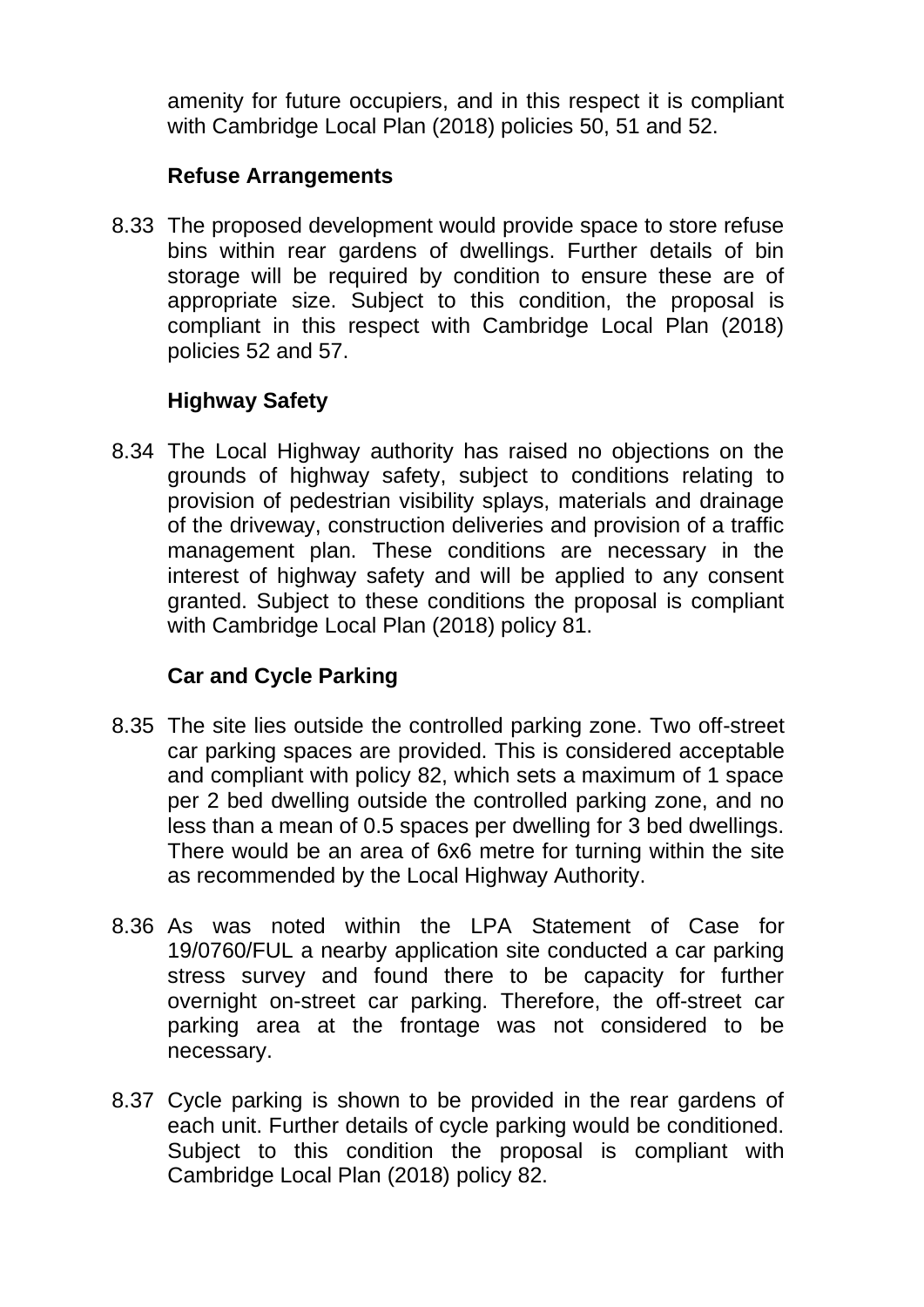### **Biodiversity**

8.38 The site is presently laid with hard standing at the front and the rear of the site mostly contains buildings and extensions. Officers consider that through the introduction of measures such as additional native planting at the front and rear, bird and bat boxes and hedgehog holes a modest net gain in biodiversity could be accomplished. A condition would be added to any consent granted to require submission of details for ecological enhancements in accordance with Policies 59 and 69 of the Cambridge Local Plan 2018 and paragraph 170 of the NPPF 2019.

### **9.0 CONCLUSION**

9.1 Having regard to applicable national and local planning policies, and having taken all relevant material considerations into account, it is considered that planning permission should be granted in this instance.

### **10.0 RECOMMENDATION**

**APPROVE** subject to the following conditions:

1. The development hereby permitted shall be begun before the expiration of three years from the date of this permission.

Reason: In accordance with the requirements of Section 91 of the Town and Country Planning Act 1990 (as amended by Section 51 of the Planning and Compulsory Purchase Act 2004).

2. The development hereby permitted shall be carried out in accordance with the approved plans as listed on this decision notice.

Reason: In the interests of good planning, for the avoidance of doubt and to facilitate any future application to the Local Planning Authority under Section 73 of the Town and Country Planning Act 1990.

3. No development shall take place above ground level, other than demolition, until details including samples of the external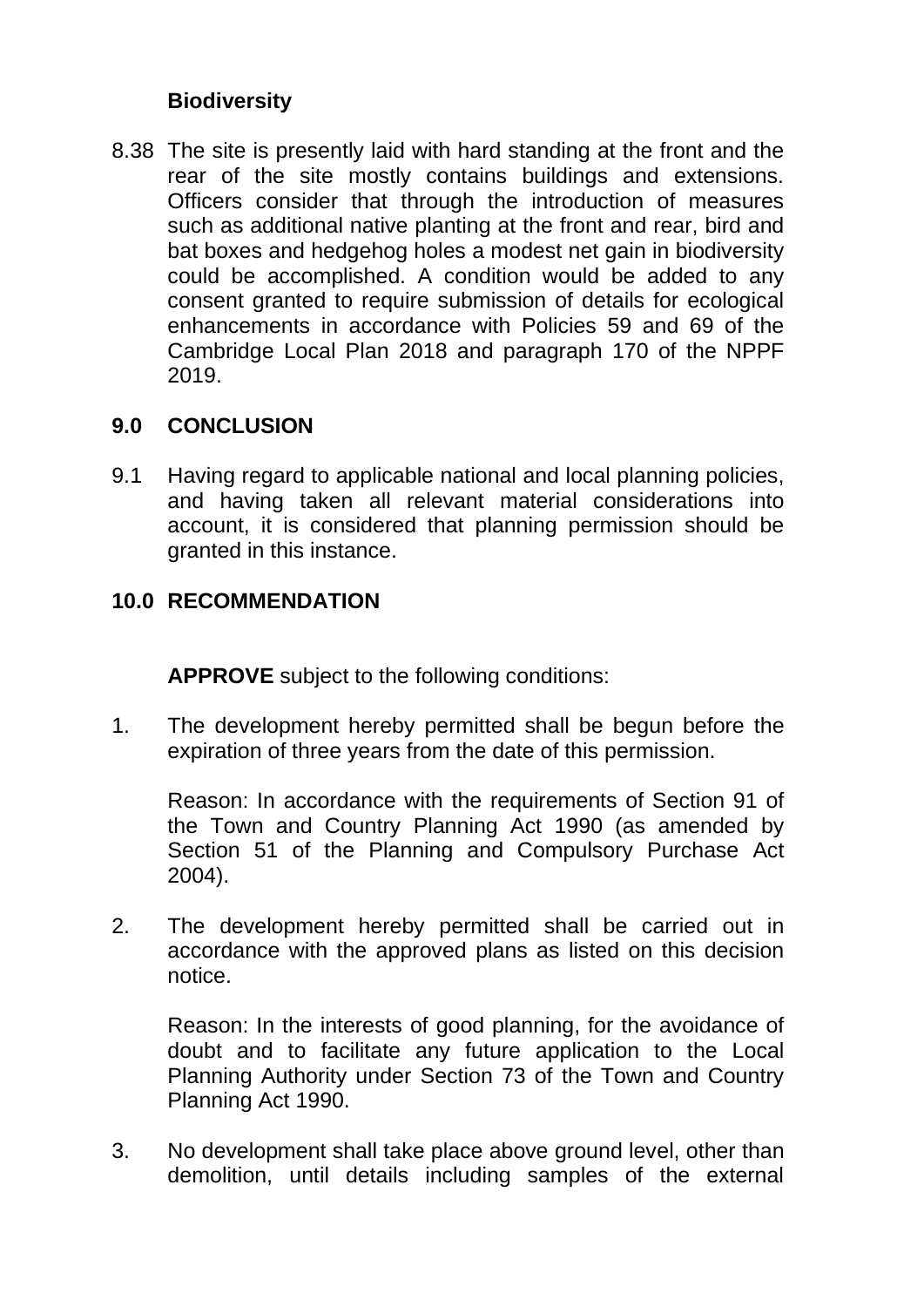materials to be used in the construction of the development have been submitted to and approved in writing by the Local Planning Authority. Development shall thereafter be carried out in accordance with the approved details.

Reason: To ensure that the external appearance of the development does not detract from the character and appearance of the area. (Cambridge Local Plan 2018 policies 55, 57 and 61)

4. No construction work or demolition work shall be carried out or plant operated other than between the following hours: 0800 hours and 1800 hours on Monday to Friday, 0800 hours and 1300 hours on Saturday and at no time on Sundays, Bank or Public Holidays.

Reason: To protect the amenity of the adjoining properties. (Cambridge Local Plan 2018 policy 35)

5. There shall be no collections from or deliveries to the site during the demolition and construction stages outside the hours of 0800 hours and 1800 hours on Monday to Friday, 0800 hours to 1300 hours on Saturday and at no time on Sundays, Bank or Public Holidays.

Reason: To protect the amenity of the adjoining properties. (Cambridge Local Plan 2018 policy 35)

6. In the event of the foundations for the proposed development requiring piling, prior to the development taking place, other than demolition, the applicant shall provide the local authority with a report / method statement for approval detailing the type of piling and mitigation measures to be taken to protect local residents from noise and/or vibration. Potential noise and vibration levels at the nearest noise sensitive locations shall be predicted in accordance with the provisions of BS 5228- 1&2:2009 Code of Practice for noise and vibration control on construction and open sites. Development shall be carried out in accordance with the approved details. Due to the proximity of this site to existing residential premises and other noise sensitive premises, impact pile driving is not recommended.

Reason: To protect the amenity of the adjoining properties. (Cambridge Local Plan 2018 policy 35)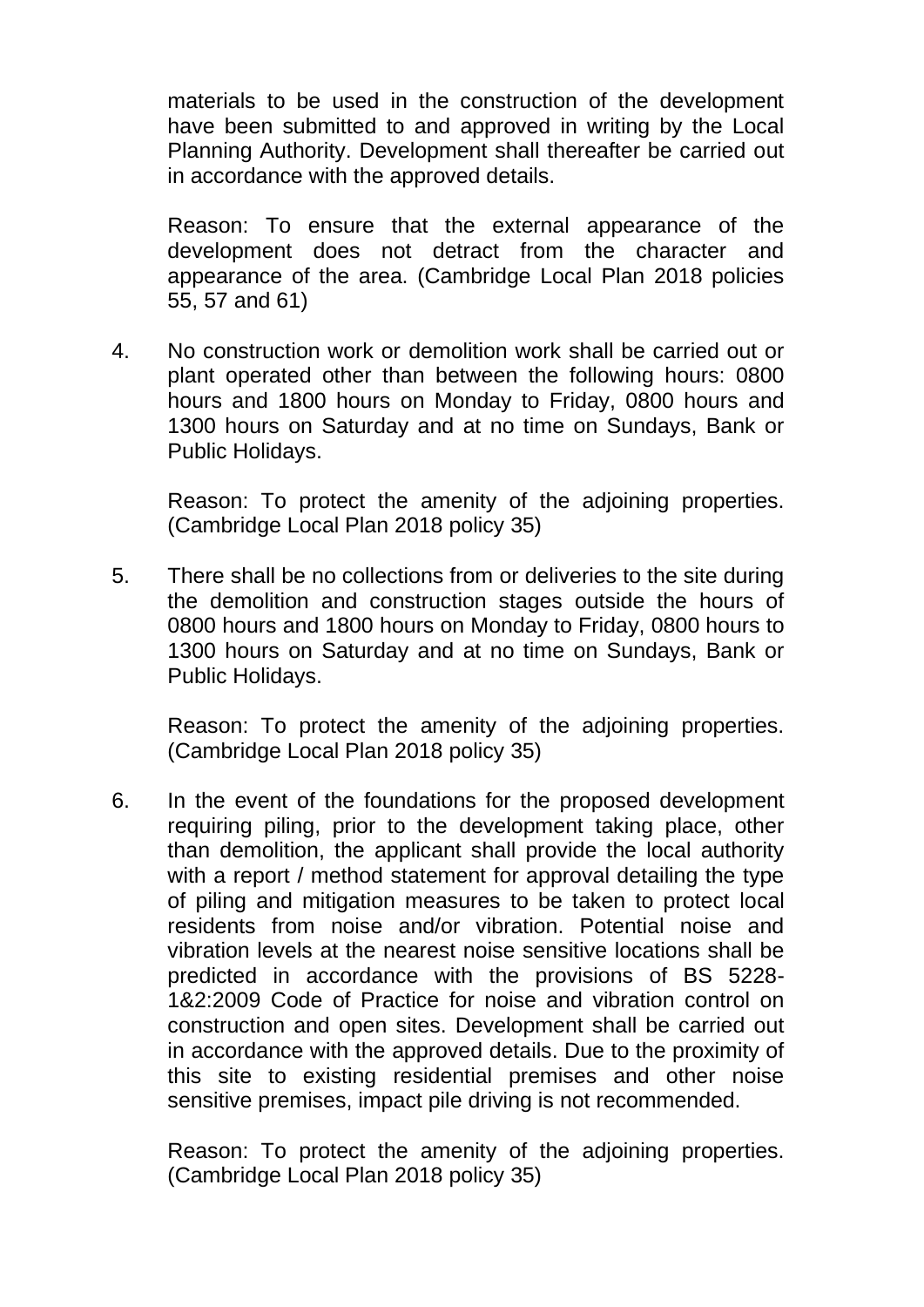7. No development shall commence until a programme of measures to minimise the spread of airborne dust from the site during the demolition / construction period has been submitted to and approved in writing by the Local Planning Authority. The development shall be implemented in accordance with the approved scheme.

Reason: To protect the amenity of nearby properties (Cambridge Local Plan 2018 policy 36.)

8. Two pedestrian visibility splays of 2m x 2m as shown on drawing number P01 C shall be maintained free from obstruction exceeding 0.6m above the level of the adopted public highway.

Reason: In the interests of highway safety.

9. The proposed car parking be constructed so that its falls and levels are such that no private water from the site drains across or onto the adopted public highway. Please note that the use of permeable paving does not give the Highway Authority sufficient comfort that in future years water will not drain onto or across the adopted public highway and physical measures to prevent the same must be provided.

Reason: for the safe and effective operation of the highway

10. The proposed car parking area shall be constructed using a bound material to prevent debris spreading onto the adopted public highway.

Reason: in the interests of highway safety

11. Prior to the occupation of the new dwellings hereby approved the existing vehicular access and redundant dropped kerbs shall be removed and the footway shall be returned to having a full-face kerb.

Reason: for the safe and effective operation of the highway

12. No demolition or construction works shall commence on site until a traffic management plan has been submitted to and agreed in writing by the Local Planning Authority. It shall be implemented in accordance with the approved details.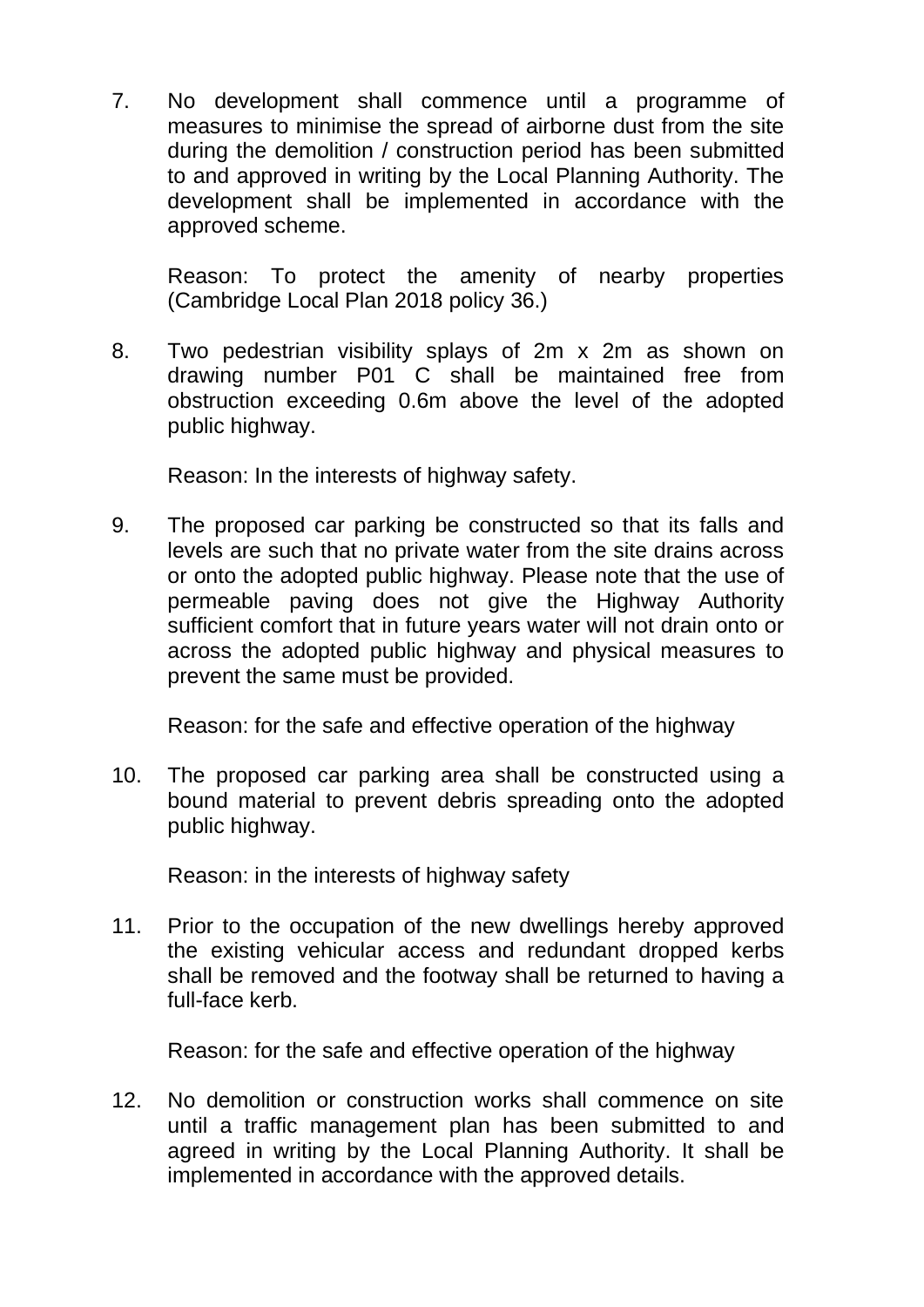Reason: For the safe and effective operation of the highway

13. Demolition or construction vehicles or vehicles with a gross weight in excess of 3.5 tonnes or deliveries of materials shall enter or leave the site only between the hours of 09.30hrs - 15.30hrs, seven days a week.

Reason: in the interests of highway safety

14. Prior to the installation of any gas fired combustion appliances, technical details and information demonstrating the use of low Nitrogen Oxide (NOx) combustion boilers, i.e., individual gas fired boilers that meet a dry NOx emission rating of \$540mg/kWh, to minimise emissions from the development that may impact on air quality, shall be submitted to and approved in writing by the local planning authority. The details shall include a manufacturers Nitrogen Oxides (NOx) emission test certificate or other evidence to demonstrate that every boiler installed meets the emissions standard.

The scheme details as approved shall be fully installed and operational before first occupation and shall be retained thereafter.

Reason: To protect local air quality and human health by ensuring that the production of air pollutants such as nitrogen dioxide and particulate matter are kept to a minimum during the lifetime of the development, to contribute toward National Air Quality Objectives and in accordance with the requirements of the National Planning Policy Framework (NPPF, 2019) paragraphs 170 and 181, policy 36 - Air Quality, Odour and Dust of the Cambridge Local Plan 2018 and Cambridge City Councils adopted Air Quality Action Plan (2018).

15. No permanent connection to the electricity distribution network shall be undertaken until at least one active electric vehicle charge point has been designed and installed with a minimum power rating output of 7kW to serve at least one of the approved allocated parking spaces for the proposed residential units. The approved scheme shall be fully installed before the development is occupied and retained as such.

Reason: In the interests of encouraging more sustainable modes and forms of transport and to reduce the impact of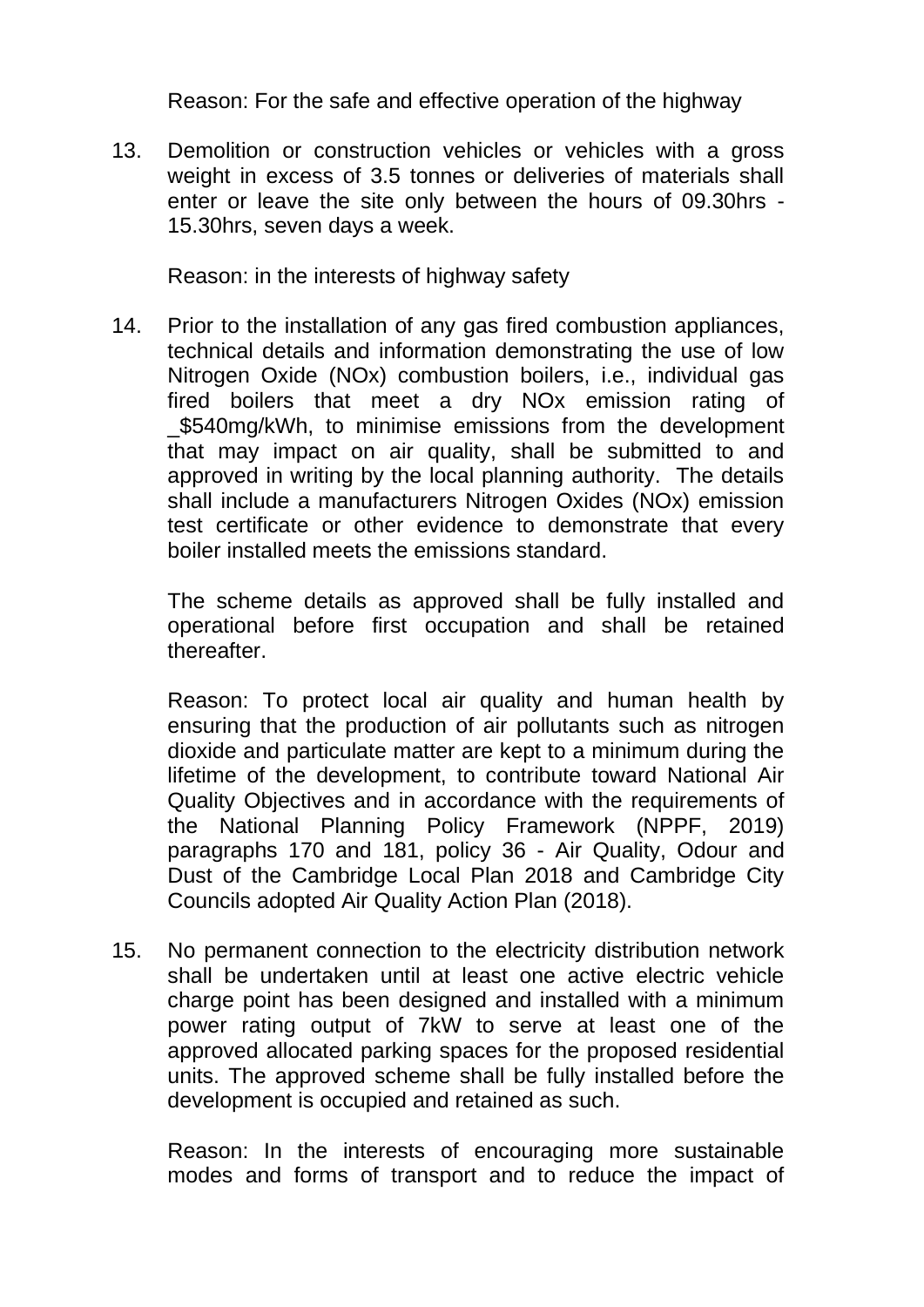development on local air quality (Cambridge Local Plan 2018 policies 36 and 82 and the Greater Cambridge Sustainable Design and Construction SPD 2020).

16. No development hereby permitted shall be commenced until a surface water drainage scheme for the site, based on sustainable drainage principles and in accordance with Cambridge City Council local plan policies, has been submitted to and approved in writing by the local planning authority. The scheme shall subsequently be implemented in accordance with the approved details before the development is occupied. The scheme shall include:

a) Details of the existing surface water drainage arrangements including runoff rates for the QBAR, 3.3% Annual Exceedance Probability (AEP) (1 in 30) and 1% AEP (1 in 100) storm events; x Planning Consultation Response (Planning Applications) Rev A

b) Full results of the proposed drainage system modelling in the above-referenced storm events (as well as 1% AEP plus climate change) , inclusive of all collection, conveyance, storage, flow control and disposal elements and including an allowance for urban creep, together with a schematic of how the system has been represented within the hydraulic model;

c) Detailed drawings of the entire proposed surface water drainage system, including levels, gradients, dimensions and pipe reference numbers, details of all SuDS features;

d) A plan of the drained site area and which part of the proposed drainage system these will drain to;

e) Full details of the proposed attenuation and flow control measures;

f) Site Investigation and test results to confirm infiltration rates;

g) Full details of the maintenance/adoption of the surface water drainage system;

h) Measures taken to prevent pollution of the receiving groundwater and/or surface water

The drainage scheme must adhere to the hierarchy of drainage options as outlined in the NPPF PPG.

Reason: To ensure that the proposed development can be adequately drained and to ensure that there is no increased flood risk on or off site resulting from the proposed development in accordance with Cambridge Local Plan (2018) policies 31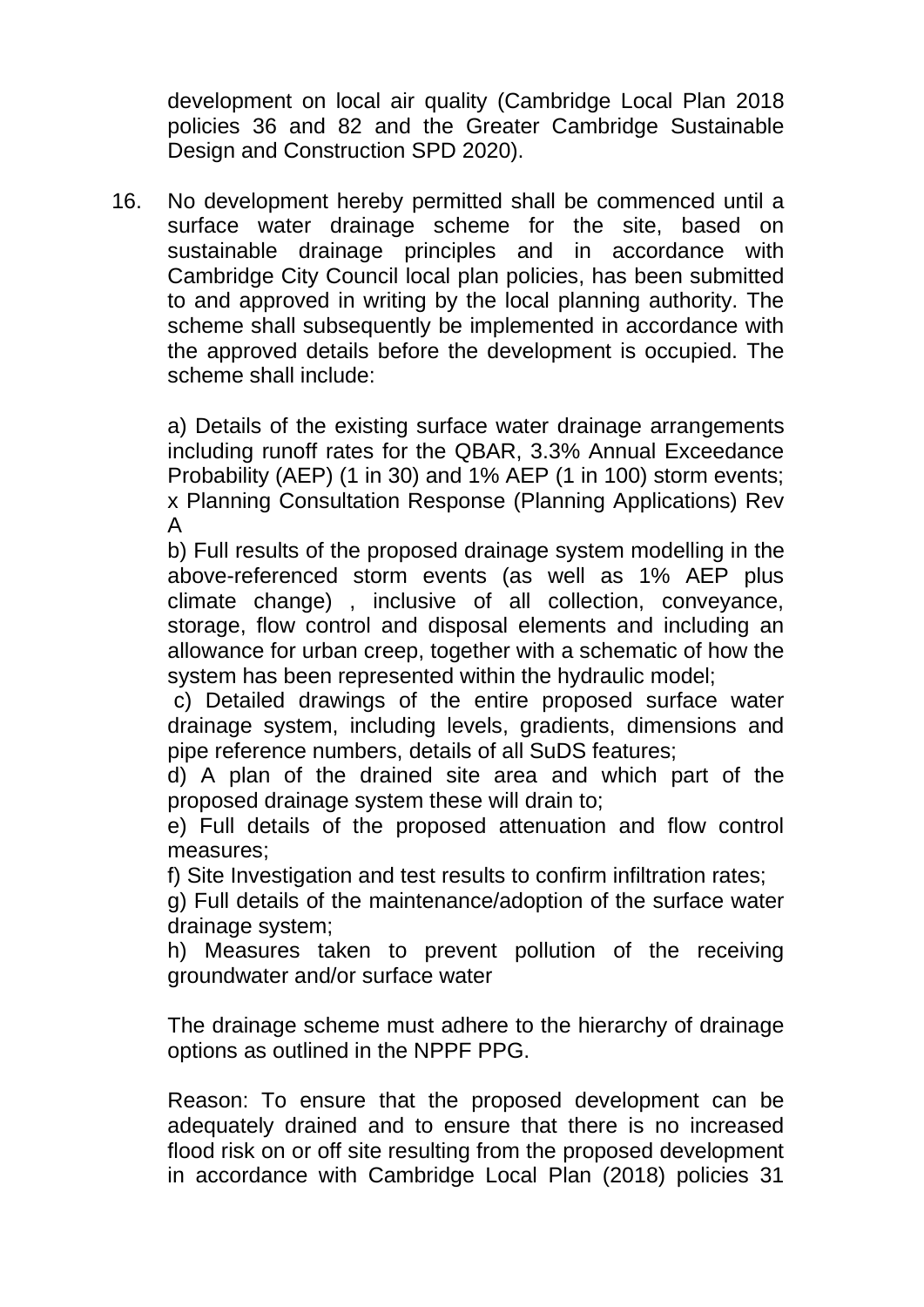and 32

17. Details for the long-term maintenance arrangements for the surface water drainage system (including all SuDS features) shall be submitted to and approved in writing by the Local Planning Authority prior to the first occupation of any of the buildings hereby permitted. The submitted details should identify runoff sub-catchments, SuDS components, control structures, flow routes and outfalls. In addition, the plan must clarify the access that is required to each surface water management component for maintenance purposes. The maintenance plan shall be carried out in full thereafter.

Reason: To ensure the satisfactory maintenance of drainage systems that are not publicly adopted, in accordance with the requirements of paragraphs 163 and 165 of the National Planning Policy Framework and Cambridge Local Plan (2018) policies 31 and 32.

18. All flat roofed elements within the development shall be green or brown roofs. No development above ground level, other than demolition, shall commence until full details of these green or brown roofs have been submitted to and approved in writing by the local planning authority and these works shall be carried out as approved and the green or brown roof(s) maintained for the lifetime of the development in accordance with the approved details. The details shall include details of build-ups, make up of substrates, planting plans for biodiverse roofs, methodologies for translocation strategy and drainage details where applicable. The green roofs shall be installed in accordance with the approved details and shall be maintained thereafter for the lifetime of the development. The development shall be retained as such thereafter.

Reason: In the interests of responding suitably to climate change and water management (Cambridge Local Plan 2018; Policy 31)

19. No development above slab level shall commence until a Carbon Reduction Statement has been submitted to and approved in writing by the local planning authority. This shall demonstrate that all new residential units shall achieve reductions in CO2 emissions of 19% below the Target Emission Rate of the 2013 edition of Part L of the Building Regulations,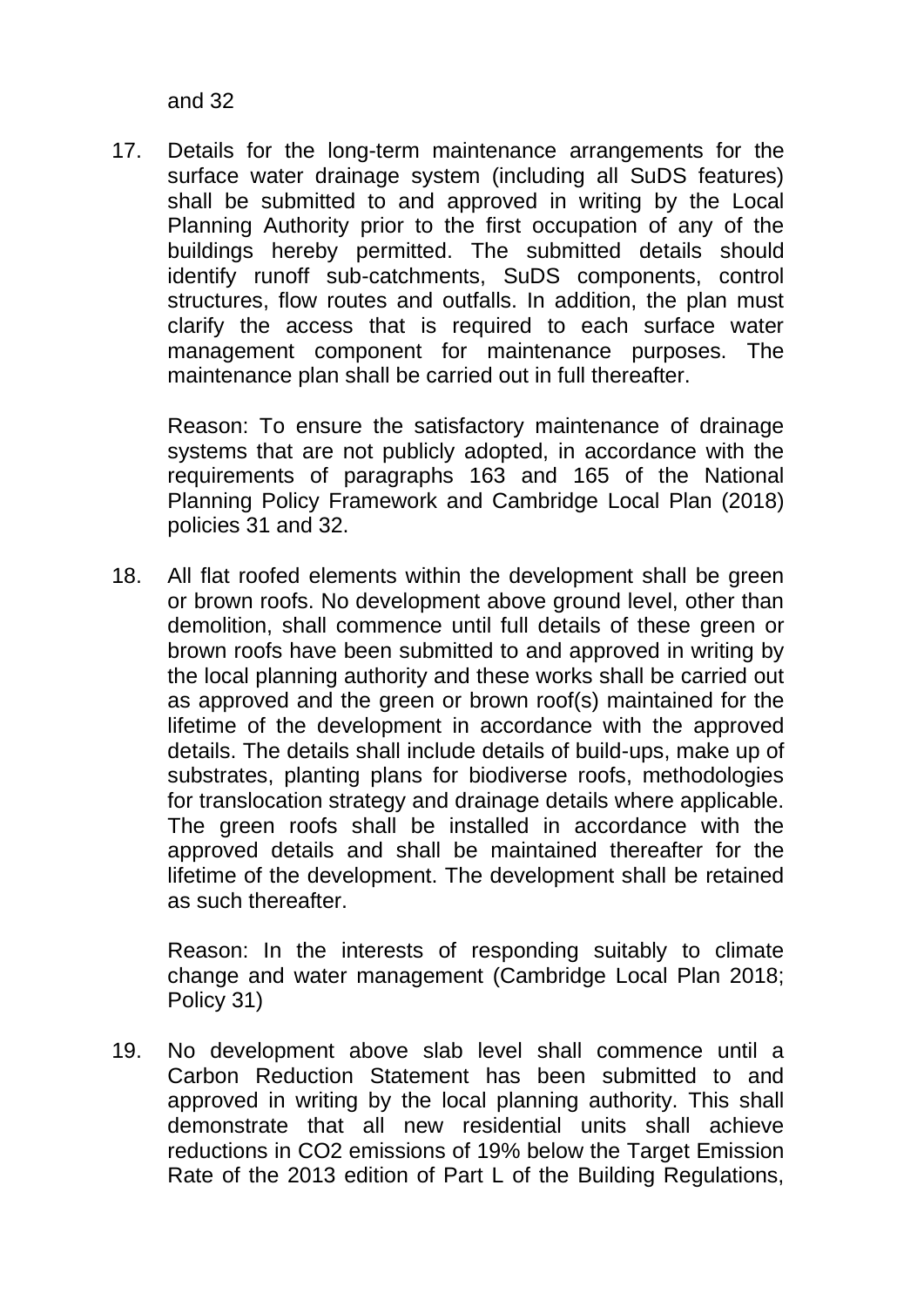and shall include the following details:

a. Levels of carbon reduction achieved at each stage of the energy hierarchy; and

b. A summary table showing the percentage improvement in Dwelling Emission Rate over the Target Emission Rate for each proposed unit. Where on-site renewable or low carbon technologies are proposed, the Statement shall also include:

c. A schedule of proposed on-site renewable energy technologies, their location, design and a maintenance schedule; and

d. Details of any mitigation measures required to maintain amenity and prevent nuisance There shall be no occupation of the development until the carbon reduction measures have been implemented in accordance with the approved details. Where grid capacity issues subsequently arise, written evidence from the District Network Operator confirming the detail of grid capacity and a revised Carbon Reduction Statement shall be submitted to and approved in writing by the local planning authority. The revised Carbon Reduction Statement shall be implemented and thereafter maintained in accordance with the approved details.

Reason: In the interests of reducing carbon dioxide emissions and to ensure that development does not give rise to unacceptable pollution (Cambridge Local Plan 2018 Policies 28, 35 and 36 and Greater Cambridge Sustainable Design and Construction SPD 2020).

20. No dwelling shall be occupied until a water efficiency specification for each dwelling type, based on the Water Efficiency Calculator Methodology or the Fitting Approach set out in Part G of the Building Regulations 2010 (2015 edition) has been submitted to and approved in writing by the local planning authority. This shall demonstrate that all dwellings are able to achieve a design standard of water use of no more than 110 litres/person/day and the development shall be carried out in accordance with the agreed details.

Reason: To ensure that the development makes efficient use of water and promotes the principles of sustainable construction (Cambridge Local Plan 2018 Policy 28 and the Greater Cambridge Sustainable Design and Construction SPD 2020).

21. No development above ground level, other than demolition,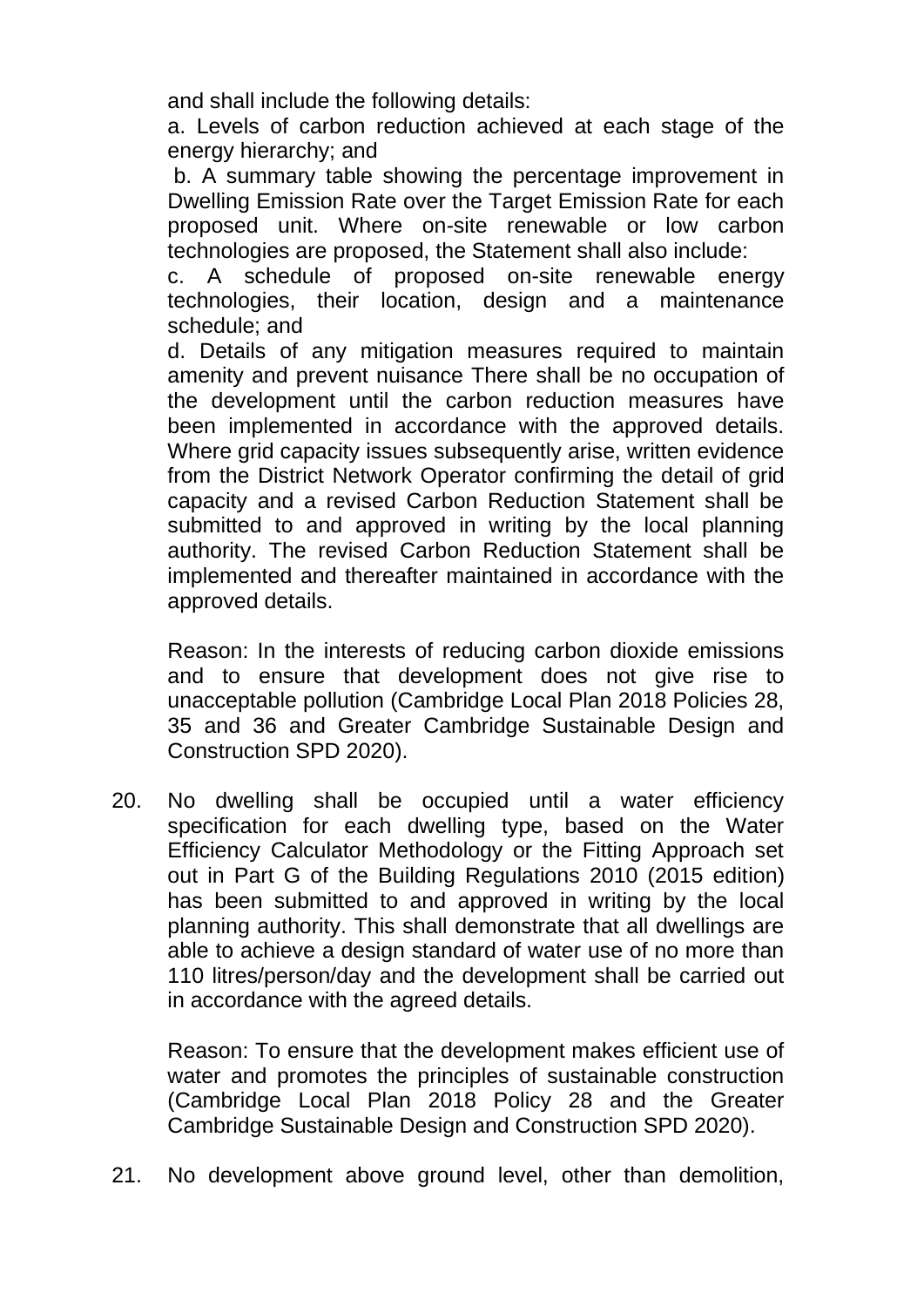shall commence until full details of both hard and soft landscape works have been submitted to and approved in writing by the Local Planning Authority. The works shall be carried out as approved. These details shall include proposed finished levels or contours; means of enclosure including provision for gaps in fencing for hedgehogs; car parking layouts, other vehicle and pedestrian access and circulation areas; hard surfacing materials; minor artefacts and structures (eg furniture, play equipment, refuse or other storage units, signs, lighting); retained historic landscape features and proposals for restoration, where relevant. Soft Landscape works shall include planting plans; written specifications (including cultivation and other operations associated with plant and grass establishment); schedules of plants, noting species, plant sizes and proposed numbers/densities where appropriate and an implementation programme.

Reason: In the interests of visual amenity and to ensure that suitable hard and soft landscape is provided as part of the development. (Cambridge Local Plan 2018 policies 55, 57 and 59).

22. No development above ground level, other than demolition, shall commence until a biodiversity enhancement scheme has been submitted to and approved in writing by the Local Authority detailing the proposed specification, number and locations of internal and / or external bird and / or bat boxes on the new buildings and any other measures to demonstrate that there will be a net biodiversity gain on the site of at least 10%. The installation of the boxes and biodiversity enhancements as agreed shall be carried out prior to the occupation of the development and subsequently maintained in accordance with the approved scheme for the lifetime of the development.

Reason: To provide ecological enhancements for protected species on the site (Cambridge Local Plan 2018 policies 59 and 69, NPPF 2019 para.170).

23. Notwithstanding the approved plans, the dwellings hereby permitted shall be constructed to meet the requirements of Part M4(2) 'accessible and adaptable dwellings' of the Building Regulations 2010 (as amended 2016).

Reason: To secure the provision of accessible housing